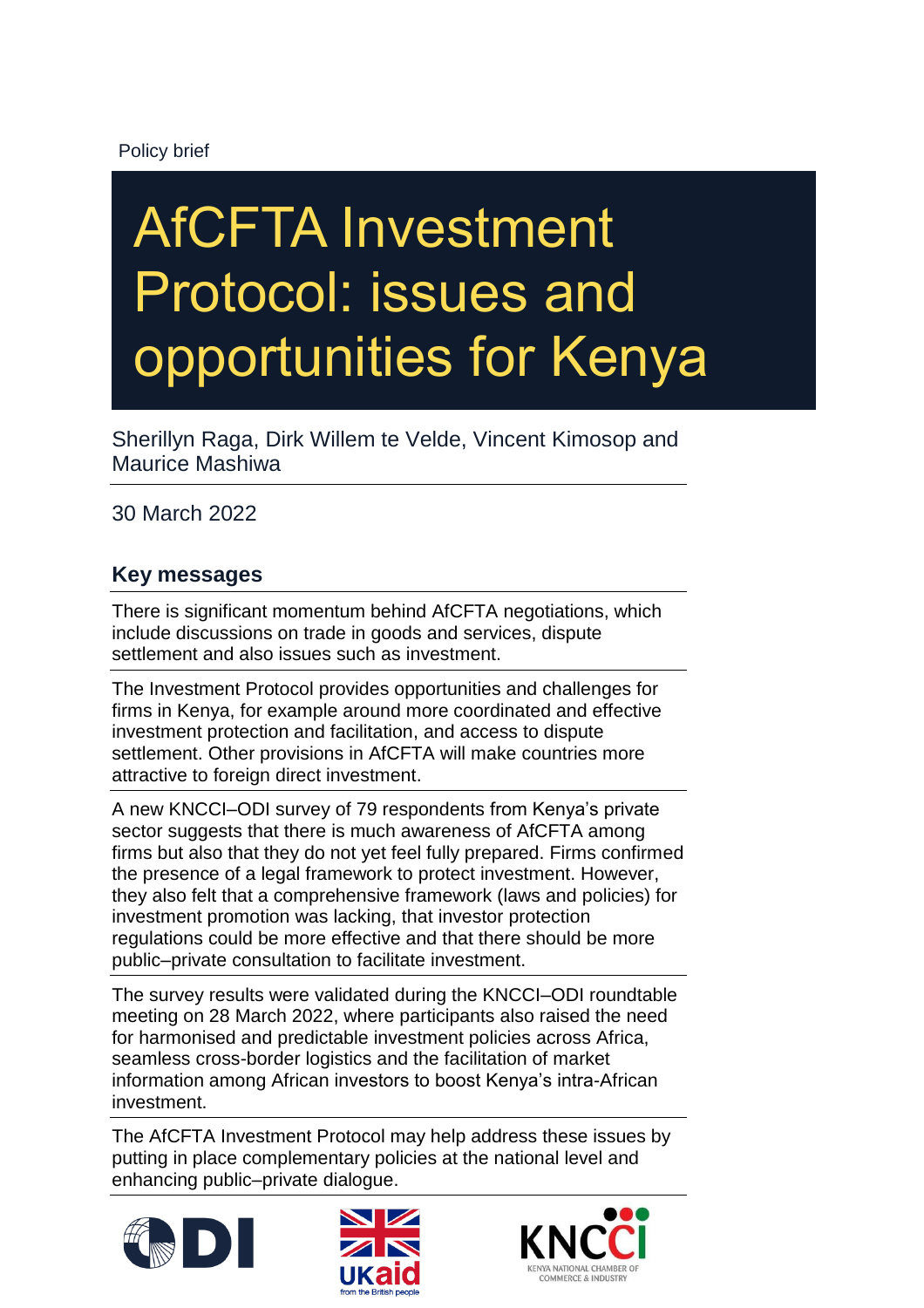## <span id="page-1-0"></span>**Acknowledgements**

This briefing has been produced under ODI's Supporting Trade and Investment in Africa (SITA) programme. SITA supports collaboration between the Kenya National Chamber of Commerce & Industry (KNNCI) and ODI on investment in the context of the African Continental Free Trade Area (AfCFTA).

We thank the 79 respondents from Kenya's private sector who provided answers to our questionnaire. This briefing also benefited from insights gathered during a ODI–KNCCI roundtable meeting, which saw the participation of around 70 representatives from Kenya's private sector on 28 March 2022 in Nairobi, Kenya.

We are grateful to the UK Foreign & Commonwealth Development Office (FCDO) for its support to SITA. FCDO is not responsible for any of the views or potential errors in the content of this publication.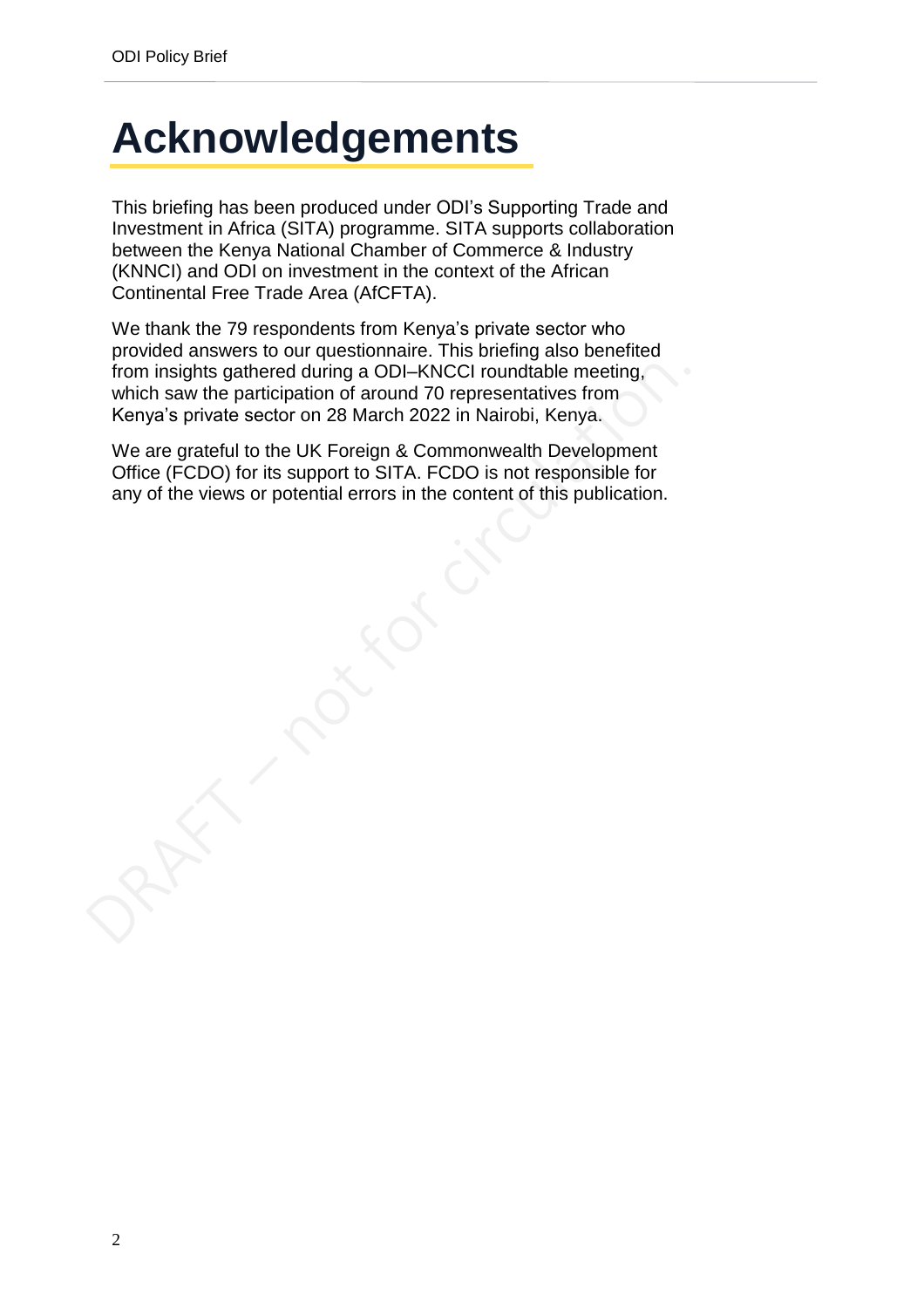## **Contents**

| 1              |                                                                         |
|----------------|-------------------------------------------------------------------------|
| $\overline{2}$ | Investment in AfCFTA: concepts, issues and potential benefits 9         |
| 2.1            |                                                                         |
| 2.2            | Selected investment issues in the AfCFTA Investment Protocol  10        |
| 2.2.1          |                                                                         |
| 2.2.2          |                                                                         |
| 2.2.3          |                                                                         |
| 2.2.4          |                                                                         |
| 2.3<br>states  | Potential benefits and challenges of the Investment Protocol for member |
| 3              |                                                                         |
| 3.1            |                                                                         |
| 3.1.1          |                                                                         |
| 3.1.2          | $\overline{\phantom{a}}$                                                |
| 3.2            |                                                                         |
| 3.3            | Kenya's regional commitments on investment issues 19                    |
| 3.4            |                                                                         |
| 4              | Views of Kenyan firms on investment issues in the context of AfCFTA  21 |
| 5              |                                                                         |
|                |                                                                         |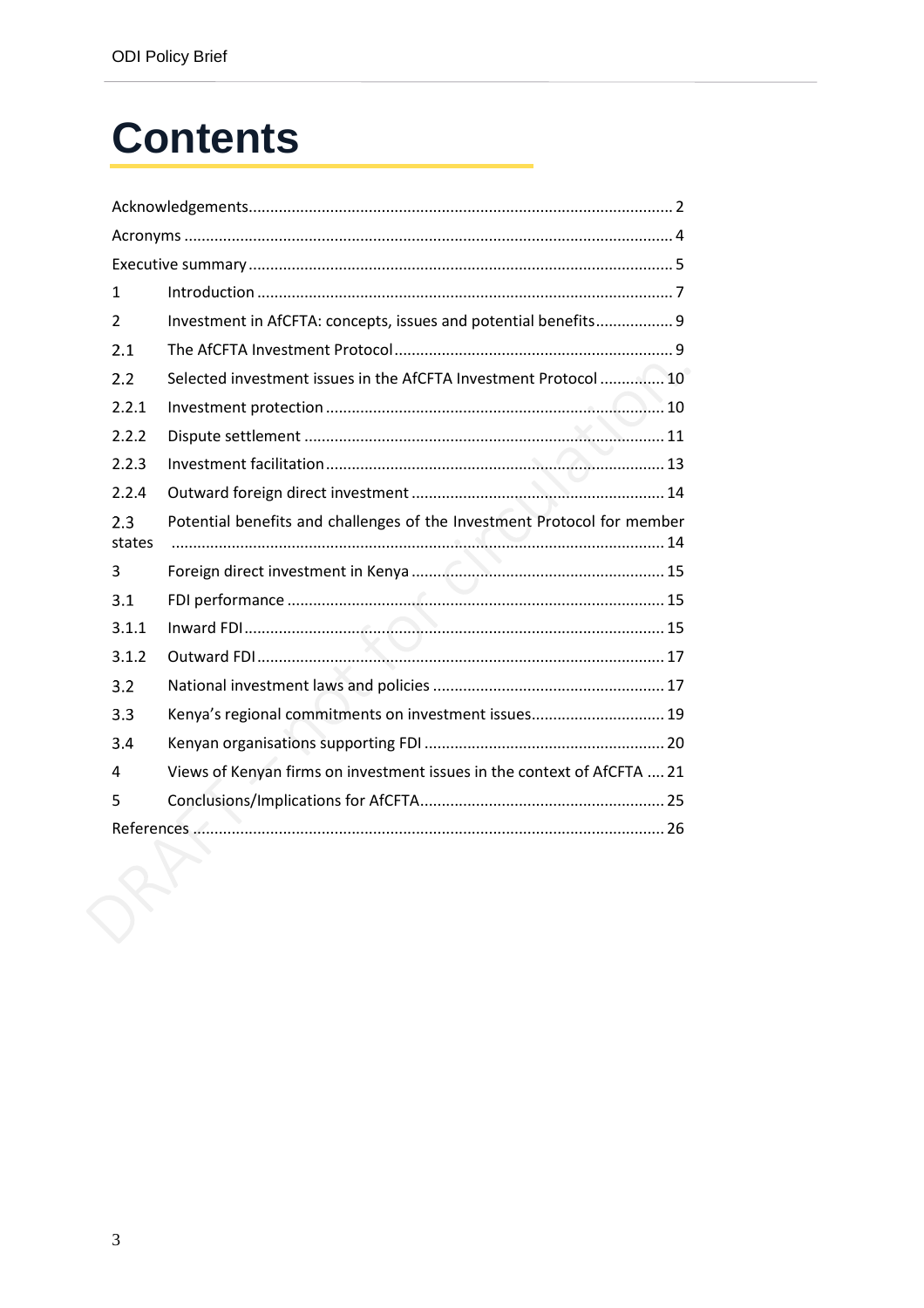## <span id="page-3-0"></span>Acronyms

| <b>AfCFTA</b>   | African Continental Free Trade Area                        |
|-----------------|------------------------------------------------------------|
| AU              | <b>African Union</b>                                       |
| <b>BIT</b>      | <b>Bilateral Investment Treaty</b>                         |
| <b>CCIA</b>     | <b>COMESA Common Investment Area</b>                       |
| <b>COMESA</b>   | Common Market for Eastern and Southern Africa              |
| <b>DSM</b>      | dispute settlement mechanism                               |
| <b>EAC</b>      | <b>East African Community</b>                              |
| <b>ECOWAS</b>   | Economic Community of West African States                  |
| <b>FCDO</b>     | UK Foreign & Commonwealth Development Office               |
| <b>FDI</b>      | foreign direct investment                                  |
| <b>FIP</b>      | Finance and Investment Protocol (SADC)                     |
| <b>GDP</b>      | gross domestic product                                     |
| <b>ICSID</b>    | International Centre for Settlement of Investment Disputes |
| <b>IGAD</b>     | Intergovernmental Authority on Development                 |
| <b>ISDS</b>     | investor-state dispute settlement                          |
| KenInvest       | Kenyan Investment Authority                                |
| <b>KIP</b>      | Kenyan Investment Policy                                   |
| <b>KNBS</b>     | Kenya National Bureau of Statistics                        |
| <b>KNCCI</b>    | Kenya National Chamber of Commerce & Industry              |
| <b>MFN</b>      | most-favoured nation                                       |
| MIT             | <b>Model Investment Treaty</b>                             |
| <b>MITC</b>     | Ministry of Industry, Trade and Cooperatives               |
| <b>OECD</b>     | Organisation for Economic Co-operation and Development     |
| <b>PAIC</b>     | Pan-African Investment Code                                |
| <b>SADC</b>     | Southern African Development Community                     |
| <b>SITA</b>     | Supporting Trade and Investment in Africa                  |
| <b>UK</b>       | <b>United Kingdom</b>                                      |
| <b>UNCITRAL</b> | United Nations Commission on International Trade Law       |
| <b>UNCTAD</b>   | United Nations Conference on Trade and Development         |
| <b>UNECA</b>    | United Nations Economic Commission for Africa              |
| US              | <b>United States</b>                                       |
| <b>USDOS</b>    | <b>US Department of State</b>                              |
| <b>WDI</b>      | <b>World Development Indicators</b>                        |
| <b>WTO</b>      | <b>World Trade Organization</b>                            |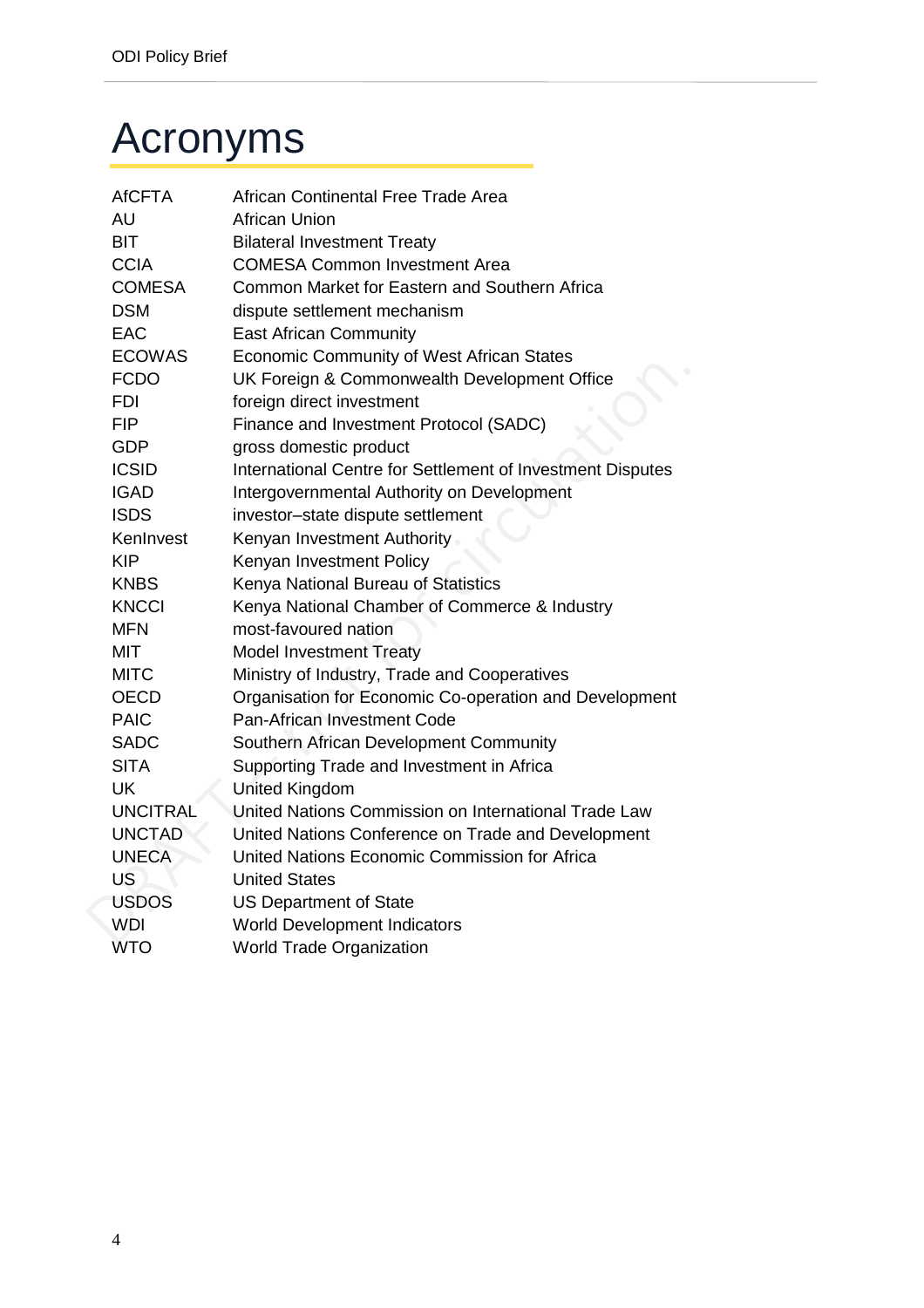## <span id="page-4-0"></span>Executive summary

This briefing identifies issues and opportunities for Kenyan firms that may emerge from the African Continental Free Trade Area (AfCFTA) Investment Protocol. It also provides new insights into how firms view issues related to investment in Kenya, based on a new survey. There is considerable momentum behind AfCFTA, with some negotiations (Phase 1), for example on trade in goods and services, nearing completion. Others (e.g. negotiations on the Phase 2 issue of investment) are in full swing, expected to be completed by September 2022. Implementation and domestication of AfCFTA provisions and their impact on complementary policies will be key factors in how AfCFTA will eventually raise the volume and quality of investment in Africa.

Negotiations on and implementation of the Investment Protocol and complementary policies provide opportunities and challenges for firms based in Kenya. The impact of the Protocol on investment will depend on what is negotiated, how this relates to existing investment provisions in Kenya and the region (e.g. the East African Community), and whether this leads to better policies for a more attractive investment climate.

The Investment Protocol could lead to a more coordinated approach to investment, and include a range of measures to enhance investment. It is likely to emphasise the importance of regulatory space (e.g. around health or environmental issues), and it may rebalance rights and responsibilities towards sustainable investment. It may not lead to significant liberalisation or increased market access for investors. However, there will be significant value in a common African voice on issues such as dispute settlement, investor protection and investment facilitation. Moreover, discussions on Investment in AfCFTA will lead to complementary policies at country level, leading to a more favourable investment climate.

The briefing is based on a new survey of 79 respondents from the private sector, implemented by the Kenya National Chamber of Commerce & Industry (KNCCI) and ODI. Firms have been asked about Kenya's investment protection, facilitation and promotion efforts in the context of AfCFTA. The briefing argues that Kenya should seek to leverage AfCFTA to provide a better regime for investor protection, and increase efforts on promotion and facilitation.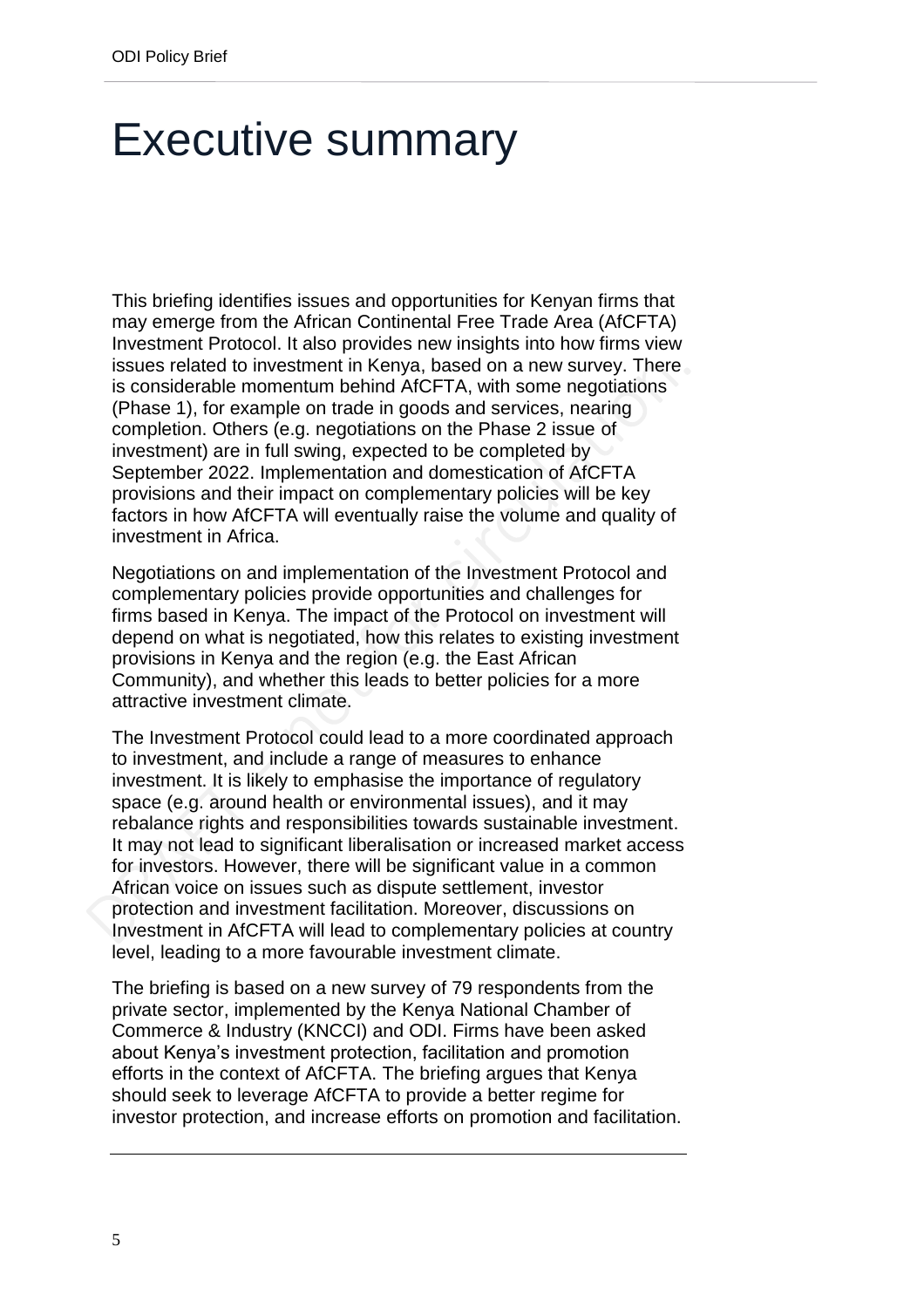**Investment in Kenya in the context of AfCFTA:** *The views of 79 respondents from the private sector and implications for AfCFTA*

Most respondents (84%) are **aware of AfCFTA** but only a third are convinced of the overall **readiness** of Kenya's private sector for AfCFTA implementation. More needs to be done to prepare for AfCFTA.

More than 71% of respondents indicated that Kenya had a legal framework to **protect investment,** but less than half of these believe that the framework is effective in providing such protection for firms. There should be more and deeper discussions on protection in the context of AfCFTA.

More than half of respondents feel that the government aims to anchor its **investment promotion** strategy towards industrial and economic transformation. However, only 27% of respondents are convinced that the government has a comprehensive framework (legal and policies) to promote investment. AfCFTA could set standards for investment promotion.

More than half of respondents believe that Kenya has an attractive overall business environment. However, only a third are convinced of the effectiveness of **investment facilitation** agencies. Only 25% think there are sufficient public–private sector consultations to facilitate investment. AfCFTA is expected to support public–private dialogue.

Some 38% of respondents are aware of government initiatives that leverage AfCFTA to **promote intra-African investment.** However, most respondents highlighted a major challenge of very limited linkages among intra-African investors (61%), as well as lack of information on investment opportunities on the continent (58%). More than half also highlighted as challenges an unstable political environment, weak institutional and coordination frameworks, and complex market systems in other African countries.

With regard to changing the incentive framework towards **outward investment,** most respondents underlined a need to improve and involve the private sector in AfCFTA discussions (68%), to provide all-round support on logistics and market linkages (61%), to develop infrastructure in African markets (57%) and to increase investor incentives (51%). A few also expressed a need to include discussions on supporting local actors/content and micro, small and medium-sized enterprises. AfCFTA provides a larger market for investment by Kenyan firms but this is not inevitable, and there are many challenges to overcome.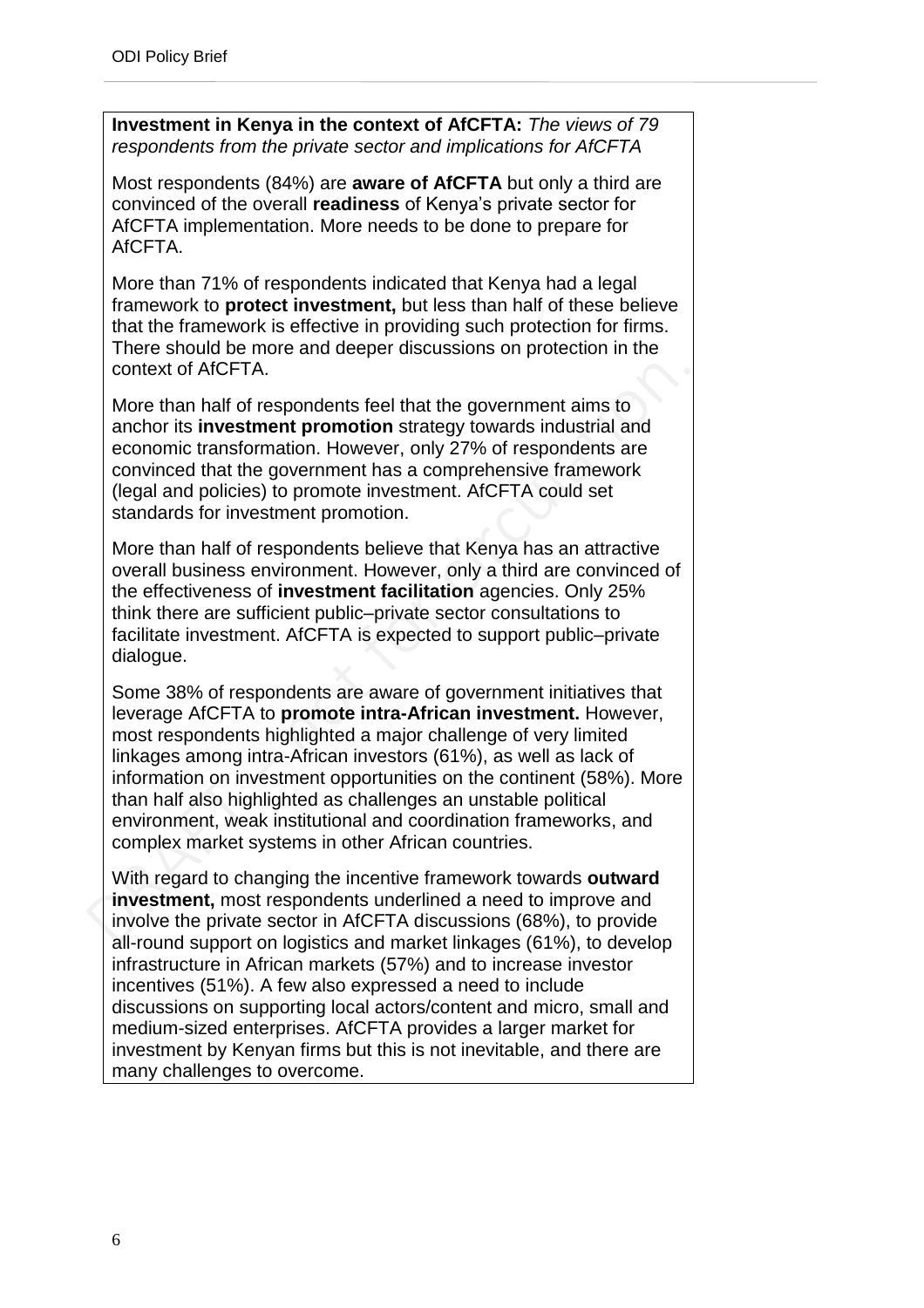## <span id="page-6-0"></span>1 Introduction

This briefing aims to identify the issues and opportunities that may emerge from the African Continental Free Trade Area (AfCFTA) Investment Protocol for Kenyan firms. AfCFTA became operational in January 2021, and some countries have already begun to trade under AfCFTA rules. There is considerable momentum behind AfCFTA, with some negotiations (Phase 1), for example on trade in goods and services, nearing completion. Others (e.g. negotiations on Phase 2 issues such as the Investment Protocol) are in full swing and expected to be completed by September 2022. Implementation and domestication of AfCFTA provisions and the impact on complementary policies will be key factors in how AfCFTA will eventually raise investment in Africa.

Africa's journey towards deeper regional integration through AfCFTA will make Africa more attractive for foreign direct investment (FDI), from both within and outside Africa. The positive effects of AfCFTA for FDI are expected to come from (i) increased incomes; (ii) stronger trade provisions, harmonisation of standards, trade facilitation and the market size effects; and (iii) stronger investment protection and facilitation provisions. These effects could lead to greater commercial opportunities, increased employment and government revenue, and the transformation of African economies through technology and skills upgrading, as well as better integration into international value chains. However, investors have indicated that this will be the case only if AfCFTA rules on market access, trade facilitation and investment are implemented effectively and lead to complementary actions around trade and investment and improved public–private dialogue (te Velde et al., 2022).

This briefing discusses how negotiations on and implementation of the Investment Protocol and complementary policies provide opportunities and challenges for firms based in Kenya. The impacts will depend on what is negotiated, how this relates to existing investment provisions in Kenya and the region (e.g. the East African Community – EAC), and whether this leads to better policies for a more attractive investment climate. Given the strong intra-Africa component of Kenya's trade and investment, the country has a strong interest in comprehensive AfCFTA trade and investment rules.

A significant innovation of this paper is that it is based on a new survey of 79 respondents, implemented by the Kenya National Chamber of Commerce & Industry (KNCCI) and ODI. Firms were asked about Kenya's investment protection, facilitation and promotion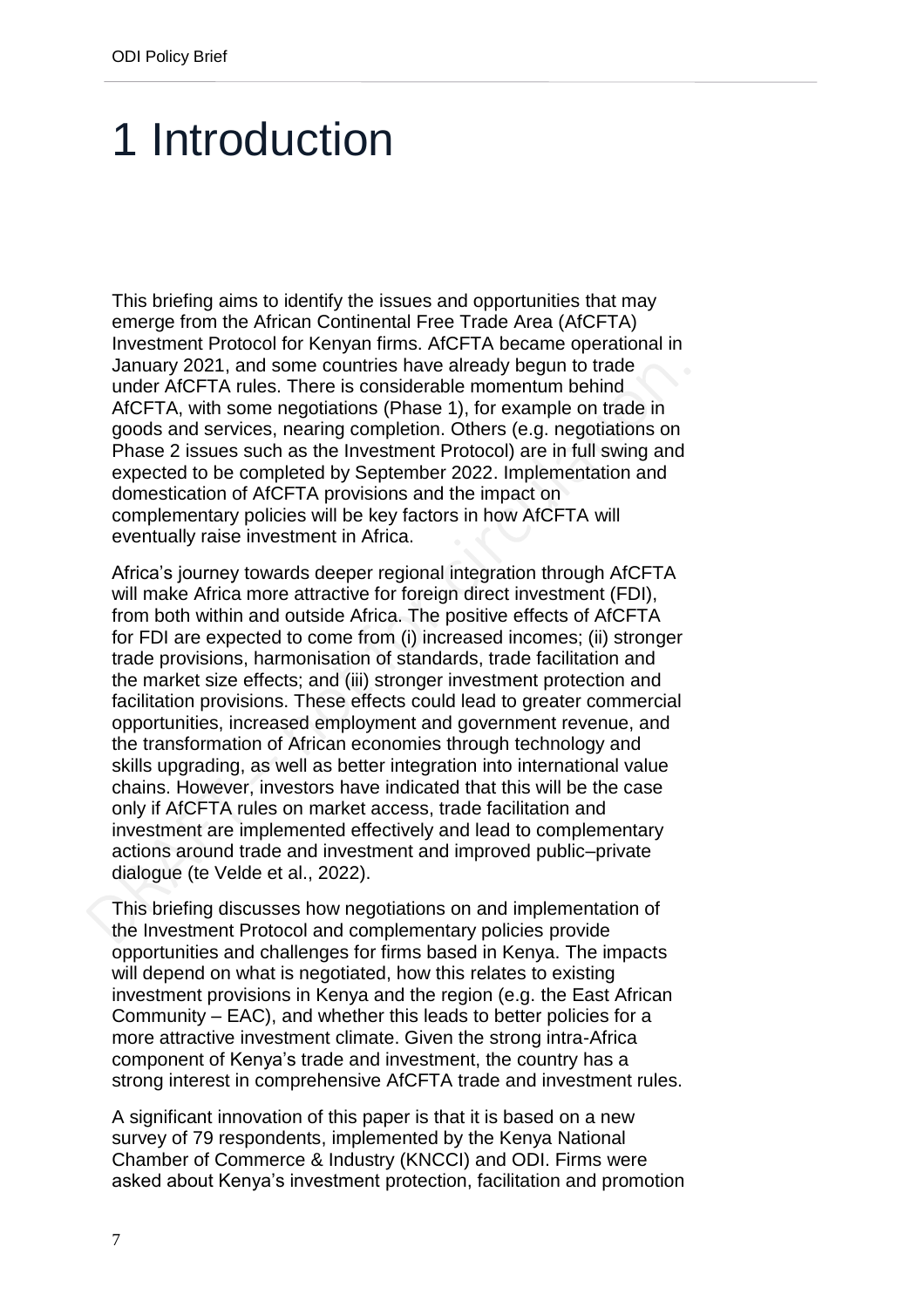efforts in the context of AfCFTA. The survey results were discussed and validated by around 70 private sector representatives during a ODI–KNCCI roundtable meeting on 28 March 2022 in Nairobi, Kenya.

The briefing is organised as follows. Section 2 presents on a range of investment issues in the context of AfCFTA, including investment facilitation, investment protection, dispute settlement and outward FDI. Section 3 describes the FDI landscape in Kenya, including existing investment laws and organisations supporting investment. Section 4 highlights the views of Kenyan firms, as well as relevant associations and investment agencies, on issues and challenges related to the AfCFTA Investment Protocol, based on the new survey and insights gathered during the ODI–KNCCI roundtable meeting. Section 5 concludes and presents issues for consideration for Kenya's negotiations on the AfCFTA Investment Protocol.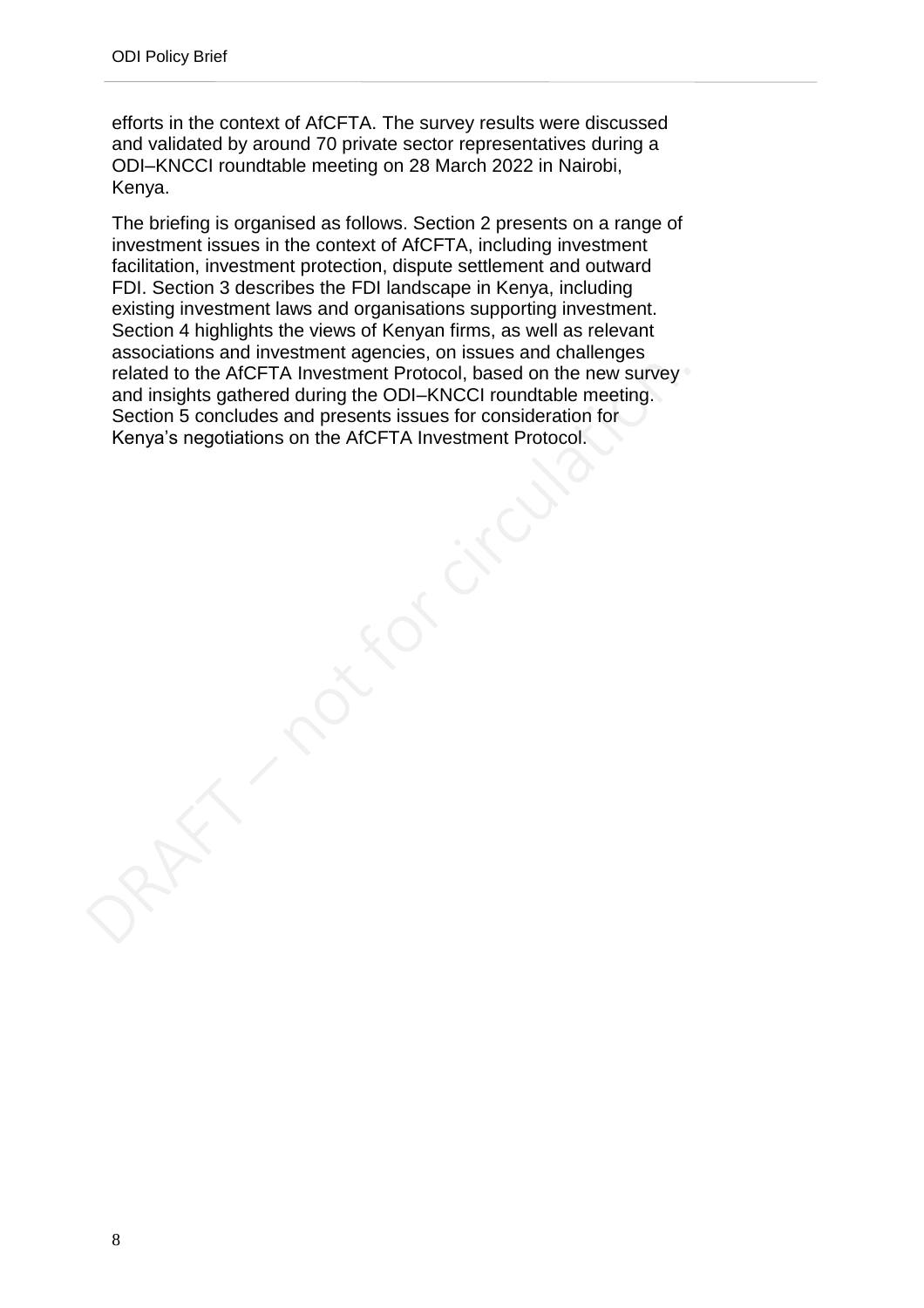## <span id="page-8-0"></span>2 Investment in AfCFTA: concepts, issues and potential benefits

This section introduces the AfCFTA Investment Protocol (Section 2.1) and a selection of relevant issues that may emerge within it or alongside it (Section 2.2). Section 2.3 looks at potential benefits and challenges of the Investment Protocol for member states.

#### <span id="page-8-1"></span> $2.1$ **The AfCFTA Investment Protocol**

African leaders are increasingly recognising that investment in Africa, if channelled well, can expand productive capacity, generate jobs, boost incomes and finance development on the continent. At this stage, the bulk of FDI into African countries comes from sources outside Africa, including the US, the UK, France, the Netherlands, China, Brazil and India. However, important developments are occurring related to intra-Africa investment. For example, South Africa, Nigeria, Algeria, Morocco and Egypt are major investors on the continent. The biggest FDI recipients in Africa are Egypt, South Africa, DR Congo, Morocco, Tanzania, Kenya and Ethiopia.

AfCFTA will attract market- and efficiency-seeking FDI only if it accelerates economic growth, raises consumer incomes, reduces tariff and non-tariff barriers, and improves governance of trade and investment. Investment is complementary or closely related to trade in goods, trade in services (especially mode 3 supply), intellectual property rights, and competition policy and law (UNECA, 2021).

The envisaged Investment Protocol is a critical AfCFTA instrument in governing and fostering intra-Africa investment. It could also potentially help provide a transformative legal framework for investment, capable of driving and regulating investments in services and manufacturing, to deliver significant development benefits associated with FDI. The Protocol will also have indirect benefits for non-African investors and investment through the most-favoured nation (MFN) principles and improved governance in AfCFTA, which would enhance African economic relations with the rest of the world and in turn attract more external investment.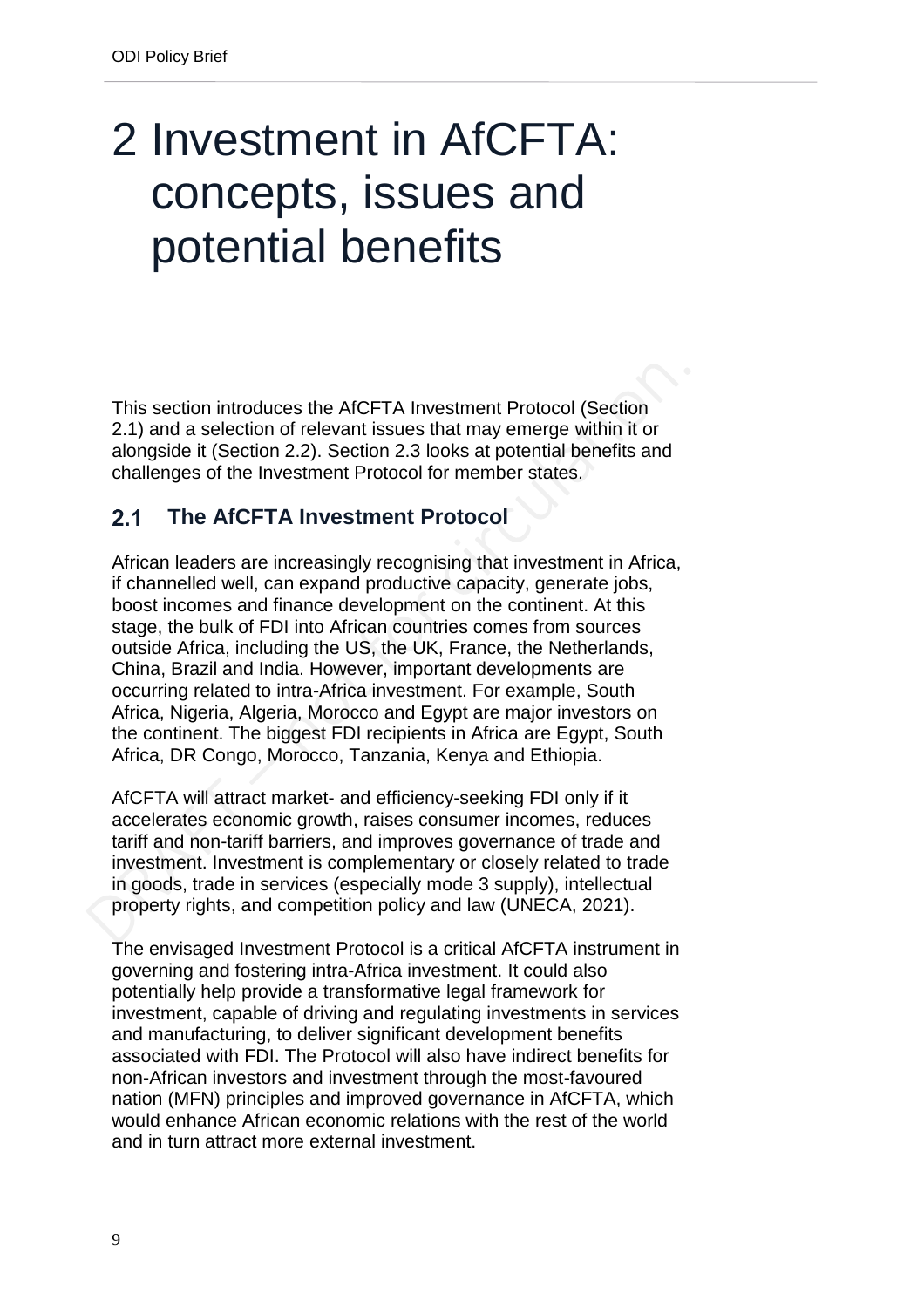The ambition of African Union (AU) member states is to cooperate on investment (Article 4 (c) of the AfCFTA Agreement). The word 'cooperate' indicates a non-mandatory obligation for member states. Based on the *acquis* principle in Article 5 of the AfCFTA Agreement, it is anticipated that the elements of the AfCFTA Investment Protocol will leverage the investment agreement models of regional economic communities as well as the Pan-African Investment Code (PAIC) (African Union Commission, 2016). Regional investment protocols or other regulations include the Investment Agreement for the Common Market for Eastern and Southern Africa (COMESA) Common Investment Area, the Supplementary Act adopting Community Rules on Investment and the Modalities for their Implementation with the Economic Community of West African States (ECOWAS), and the Southern African Development Community (SADC) Protocol on Finance and Investment (UNECA, 2016). The EAC and SADC have developed model laws on investment – namely, the EAC Model Investment Code and the SADC Model Bilateral Investment Treaty (BIT) Template (ibid.).

Negotiations on the AfCFTA Investment Protocol are ongoing (after a first reading of the whole text, real negotiations have only started in March 2022), and are expected to conclude by September 2022. Thus far, it is not yet clear what the member states will agree on investment: whether they will adopt binding or non-binding commitments; what substantive issues they will agree to cooperate on; and what level of harmonisation they will aim for (e.g. a minimum standard of investment protection, dispute settlement mechanisms through pan-African or domestic courts). Section 2.2 discusses a selection of investment issues that may emerge at country level.

#### <span id="page-9-0"></span>**Selected investment issues in the AfCFTA**   $2.2<sub>2</sub>$ **Investment Protocol**

### 2.2.1 Investment protection

<span id="page-9-1"></span>Investor protection that aims to 'afford investors explicit protection of their investments and recourse in the case that such investments are expropriated or otherwise compromised by the host state' is one of the core motivations of traditional investment agreements (WTO, 2018), and has often been included in traditional bilateral investment treaties. Investment protection obligations are intended to reduce political risks and provide international investors with an additional layer of protection standing above national law (Mendez-Parra, 2020).

However, the investment protection clause in traditional investment agreements is being criticised for the impact is has in terms of limiting policy space (Mendez-Parra, 2020). More recent investment agreements have addressed this by covering protection of policy space and administrative space; transparency and misuse and abuse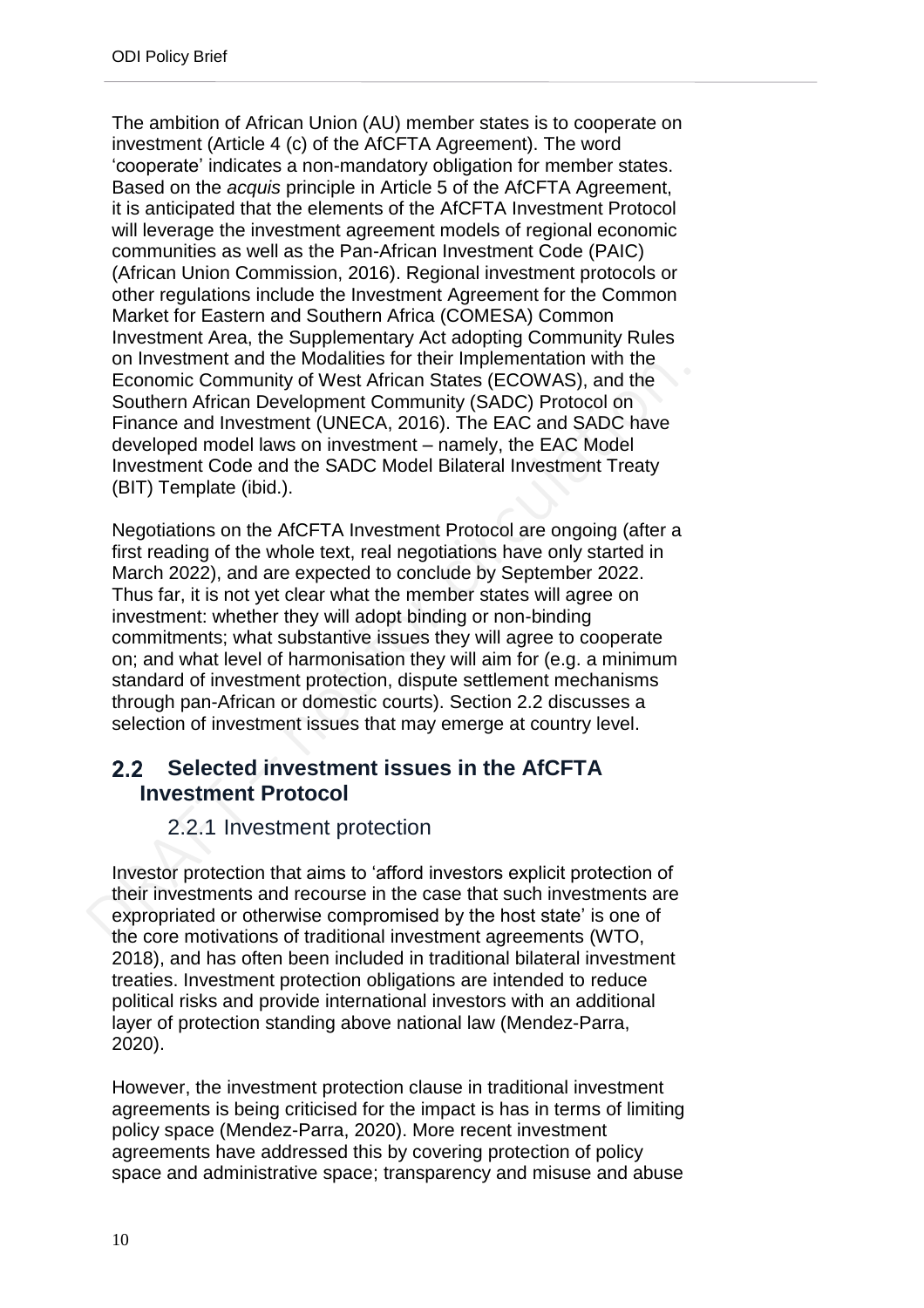of treaties; investor obligations that need to be met prior to accordance of investor protection; and state commitments to reduce 'race to the bottom' issues on specific areas such as taxation and labour rights (ibid.). This may also be the case for AfCFTA; it is already significant that there will be an African voice on issues such as investment protection.

The PAIC, which informs the AfCFTA Investment Protocol, also includes new generation investment agreement elements such as definitions of rights and obligations of both member states and investors. It contains standard protection covering MFN, national treatment, expropriation and compensation, and free transfer of funds. In this sense, AfCFTA has the potential to address overlaps and inconsistencies on the definition of investment protection in regional and bilateral investment agreements. Currently, regional investment agreements include the SADC Finance and Investment Protocol (FIP), the ECOWAS Supplementary Act (both in force), the COMESA Common Investment Agreement (not yet in force), and the SADC Model BIT and the EAC Investment Code (both non-binding model BITs).

One important issue for negotiating countries entails the extent of commitment and coverage of investment protection that would be extended to investors at the continental level. For example, at the regional level, Annex 1 of the SADC Finance and Investment Protocol contains binding commitments on investment cooperation. The FIP also contains binding commitments for state parties on investment protection standards, and a dispute settlement mechanism (DSM).

The Investment Protocol has the opportunity to replace existing bilateral investment agreements. Almost all African countries have signed these. In some cases (notably Egypt), they have negotiated a large number (109). In many cases, there a significant number negotiated with other African countries. According to the International Centre for Settlement of Investment Disputes (ICSID) Database of Bilateral Investment Treaties, Kenya has signed only nine BITs (joint 23rd in Africa, and behind Tanzania's 16 and Uganda's 11), and only one with an African country. Many of the BITs negotiated in the past are different from recent models of agreements and do not reflect the likely content of the AfCFTA Investment Protocol.

## 2.2.2 Dispute settlement

<span id="page-10-0"></span>When a foreign investor enters the territory of a host country, it is inclined to seek protection in the form of specified standards (e.g. MFN, national treatment, fair and equitable treatment) embodied in BITs or regional/multilateral agreements (UNCTAD, 2003a). Within the context of regulation and protection of foreign investment, disputes may arise between states or between states and investors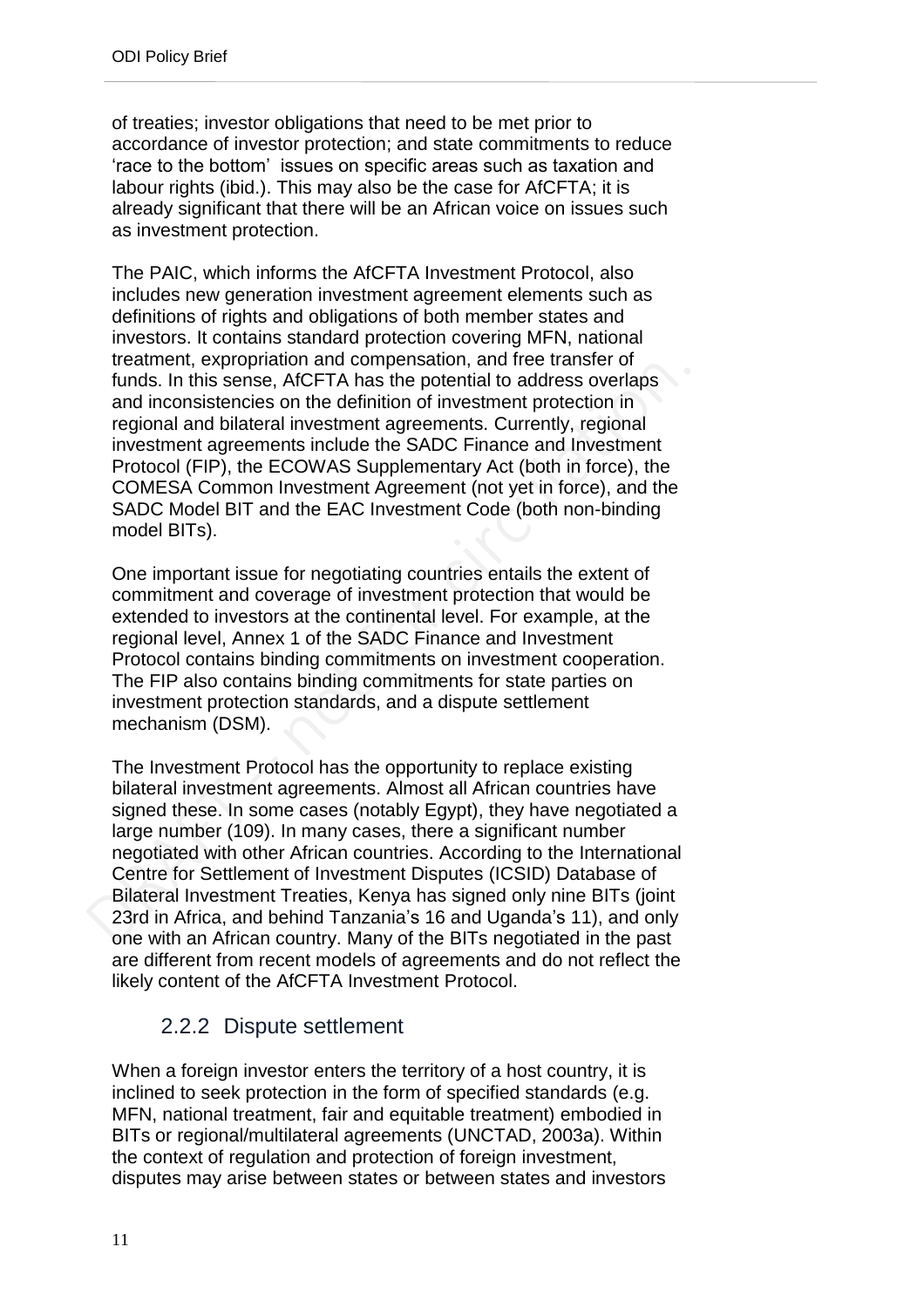(UNCTAD, 2003b). Investment disputes between states may arise from issues directly occurring between signatories to the investment agreement, or from issues that first occur between investors and their host countries but subsequently become inter-state disputes (ibid.).

DSMs in investment agreements give foreign investors safeguards on investment protection standards and an assurance that these safeguards are available on a non-discriminatory and timely basis to foreign investors (UNCTAD, 2003a). Conversely, DSMs ensure that host countries will have the means to resolve the legal aspects of a dispute with foreign investors expeditiously, and in a way that takes into account the concerns of the state as well as those of foreign investors (ibid.).

Article 20 of the AfCFTA Agreement establishes a DSM to settle all inter-state disputes, which largely follows the design of the World Trade Organization's (WTO's) dispute settlement understanding (Erasmus, 2021). AfCFTA has a dedicated Protocol on Rules and Procedures on the Settlement on Dispute, which includes the following annexes: Working Procedures of the Panel, Expert Review and Code of Conduct for Arbitrators and Panellists. It is already a significant step for African countries to have a common voice on DSM and investor protection.

AfCFTA does not have a mechanism for investor–state dispute settlement (ISDS), and this could be an area for discussion in the negotiations on the Investment Protocol. African countries have raised concerns around traditional ISDS, including on legitimacy and transparency, on the exorbitant costs of arbitration proceedings and arbitral awards, on allowing foreign investors to challenge legitimate public welfare measures of host states before international arbitration tribunals, and on sovereignty or policy space (Chidede, 2018). These concerns may partly reflect the divergence of approaches on ISDS in Africa, as described by Chidede:

- Some countries (e.g. Namibia, South Africa and Tanzania) have adopted national investment and related laws omitting or limiting ISDS provisions.
- The SADC FIP and the ECOWAS Supplementary Investment Act do not grant ISDS but rather make provision for investors to use local remedies.
- The COMESA Common Investment Agreement incorporates ISDS arbitration through the COMESA Court of Justice, African arbitration tribunals, ICSID and the United Nations Commission on International Trade Law (UNCITRAL) arbitral tribunals.
- PAIC provides for arbitration through African arbitration institutions governed by UNCITRAL arbitration rules subject to applicable laws of the host state or consent of the disputing parties, and subject to exhaustion of local remedies.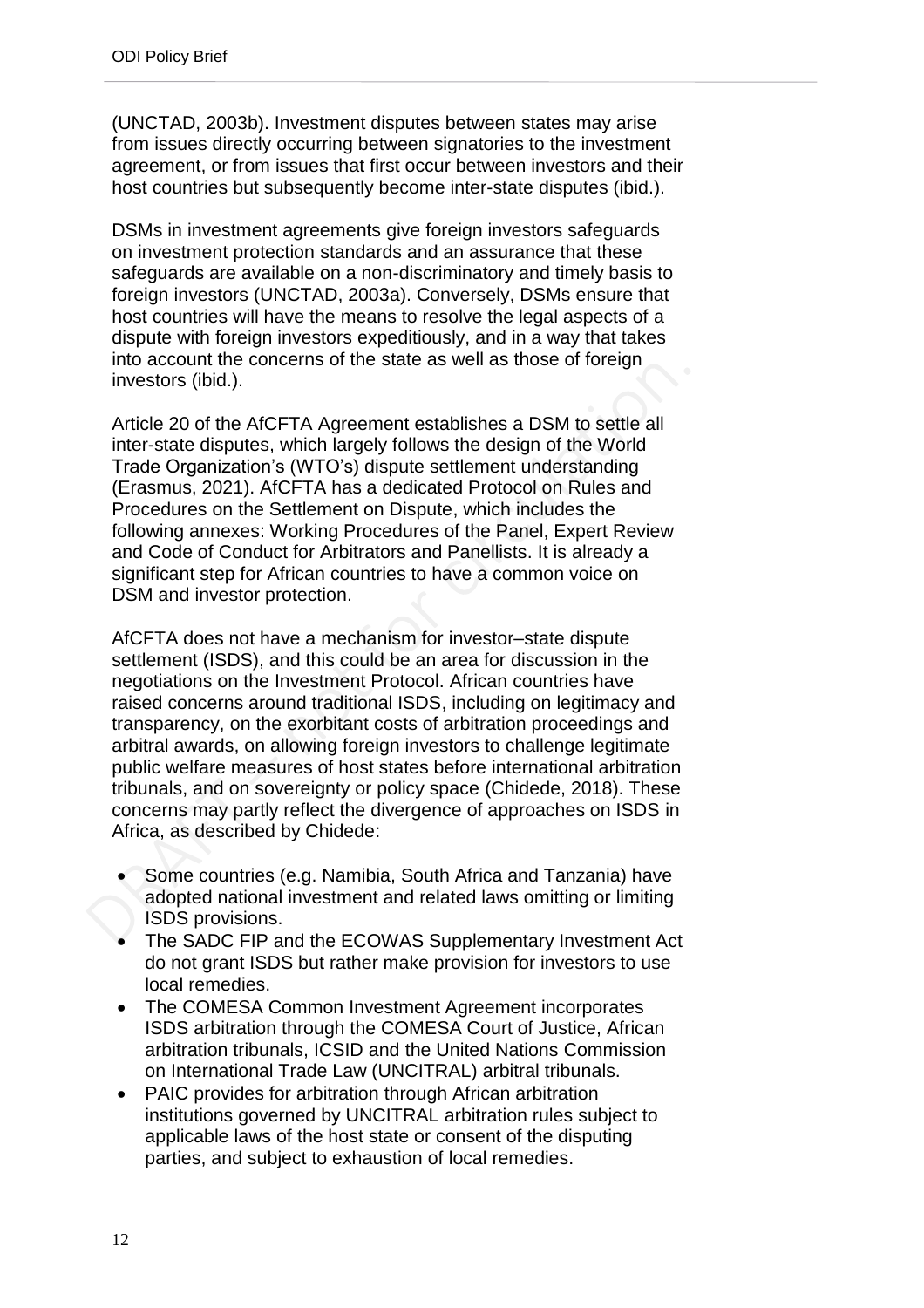## 2.2.3 Investment facilitation

<span id="page-12-0"></span>The WTO defines investment facilitation as a means to ensure 'a more transparent, efficient and investment-friendly environment business climate by making it easier for domestic and foreign investors to invest, conduct their day-to-day business and expand their existing investment' (WTO, 2021).

Investment facilitation is different but complementary to investment promotion. Investment promotion focuses on image building to promote a location as an investment destination (UNCTAD, 2016). It leverages on the destination's strong investment environment, highlights profitable investment opportunities and helps identify local partners (OECD, 2014). Activities are aimed at tackling ground-level obstacles to investment – such as increasing the efficiency of administrative procedures for investors, enhancing the predictability of investment policies, increasing government accountability in mitigating investment disputes, initiating cross-border agency coordination on outward and inward investment, and technical cooperation and support mechanisms for investment, among others (UNCTAD, 2016).

Traditional concepts of investment facilitation tend to be investorcentric, focusing on speeding up approvals, removing hurdles or regulatory barriers, and stabilising the legal and regulatory environment. Some countries (e.g. South Africa and Zimbabwe) have already adopted unilateral investment facilitation measures such as one-stop investment services. But beyond this, the United Nations Conference on Trade and Development (UNCTAD) (2016) envisions that effective investment facilitation, especially in low-income countries, should aim to support the mobilisation and channelling of investment towards sustainable development, including the build-up of productive capacities and critical infrastructure. There are active discussions at the global level on recognising critical factors to advance, alongside investor-oriented policies: environmental protection, local economic and social development (including with respect to female entrepreneurship), industrial upgrading, employment and skills training, human rights, health, climate, and other elements of national, regional, continental and international development plans and agendas (Mendez-Parra, 2020).

Continent-wide discussions on standards around investment facilitation through AfCFTA would help tackle barriers to investment entry, reduce the time and costs of investment approvals, enhance transparency, improve efficiency, and promote investment-related cooperation and coordination across the continent. The Investment Protocol could adopt binding investment facilitation commitments with special and differential treatment, or perhaps follow the Trade Facilitation Agreement through self-selection commitments and provide technical and financial assistance to countries to implement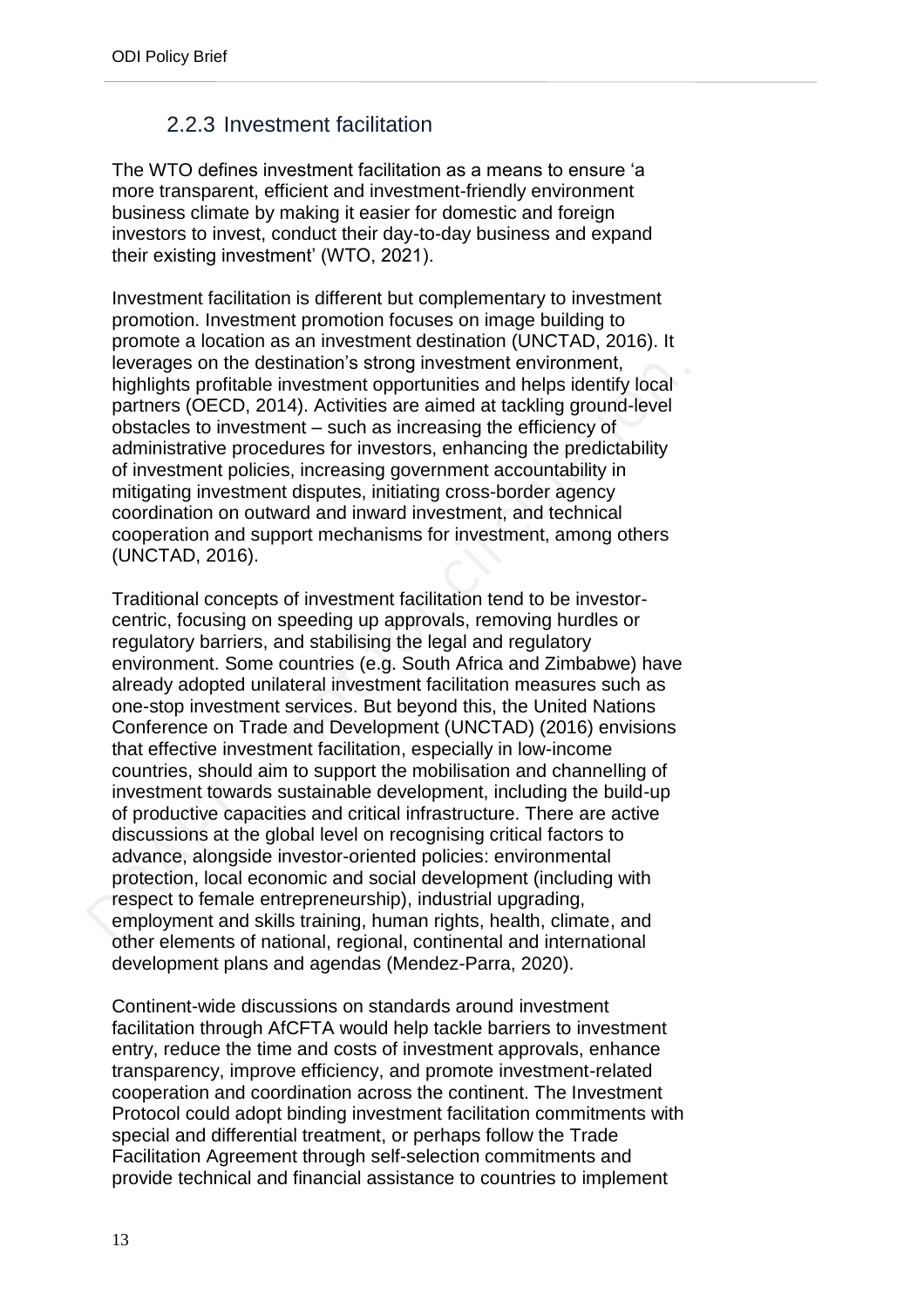these. It could, for example, discuss the importance of centralised focal points in this regard.

### 2.2.4 Outward foreign direct investment

<span id="page-13-0"></span>A range of African countries (e.g. Algeria, Egypt, Kenya, Morocco, Nigeria, South Africa) are major investors on the continent. Measures to enhance outward FDI are more common in developed countries but they are also relevant for these other major outward investors, who need to overcome hurdles in target countries but also at home . The Investment Protocol provides an opportunity to enhance coordination and standardise measures around outward FDI. This will relate to both sending and receiving countries and has the potential to assist significantly in the development of regional value chains.

#### <span id="page-13-1"></span> $2.3$ **Potential benefits and challenges of the Investment Protocol for member states**

The Investment Protocol could thus lead to a more coordinated approach to investment and include a range of measures to enhance it. The definition of investment is likely to be enterprise-based (so not including portfolio investment). It is likely to emphasise the importance of regulatory space (e.g. around health or environmental issues), will rebalance rights and responsibilities towards sustainable investment and may not lead to significant liberalisation or increased market access for investors. However, there will be significant value in a common African voice on issues such as DSM, investor protection and investment facilitation. Moreover, it is hoped that the discussions on investment in AfCFTA will lead to complementary policies at country level, leading to a more favourable investment climate. Assessment of past regional investment provisions suggests that they can lead to additional FDI (te Velde and Bezemer, 2006).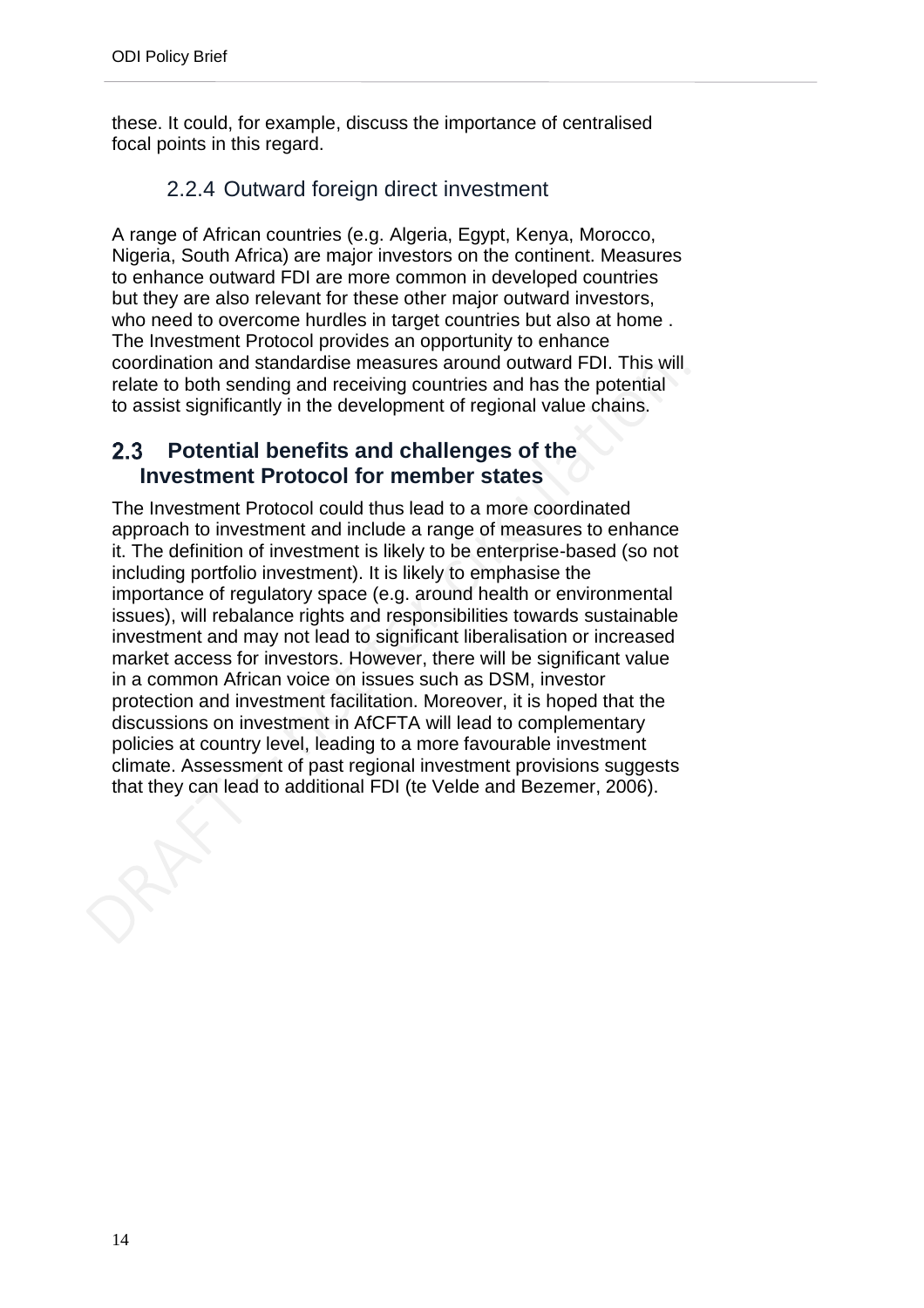## <span id="page-14-0"></span>3 Foreign direct investment in Kenya

This section discusses four dimensions of the FDI landscape in Kenya. Section 3.1 discusses FDI performance. Section 3.2 briefly reviews national investment laws and policies. Section 3.3 discusses Kenya's regional commitment. Finally, Section 3.4 provides an overview of the institutional context behind Kenya's FDI regime.

#### <span id="page-14-1"></span> $3.1$ **FDI performance**

### 3.1.1 Inward FDI

<span id="page-14-2"></span>The stock of FDI in Kenya has doubled over the past decade, reaching \$10 billion in 2020 (Figure 1). However, its importance in terms of percent of gross domestic product (GDP) has hovered around 9% since 2012.





Source: Authors' computations based on UNCTAD data

Disaggregated data as of 2019 suggest that almost half of FDI stock (45.3%) in Kenya is from Africa, dominated by investment from Mauritius (20.8%), South Africa (15%) and Tanzania (4.6%) (KBNS, 2020). These countries drove the significant increase in the share of intra-Africa FDI in Kenya from 19.4% in 2015 to 45.3% in 2019 (Table 1). During the same period, FDI from Africa almost quadrupled, reaching \$4.2 billion as of 2019 (Table 1).

By economic activity, a third of FDI stock in 2015 and 2019 consistently went to finance and insurance activities (Table 2). Other dominant sectoral recipients of FDI include information and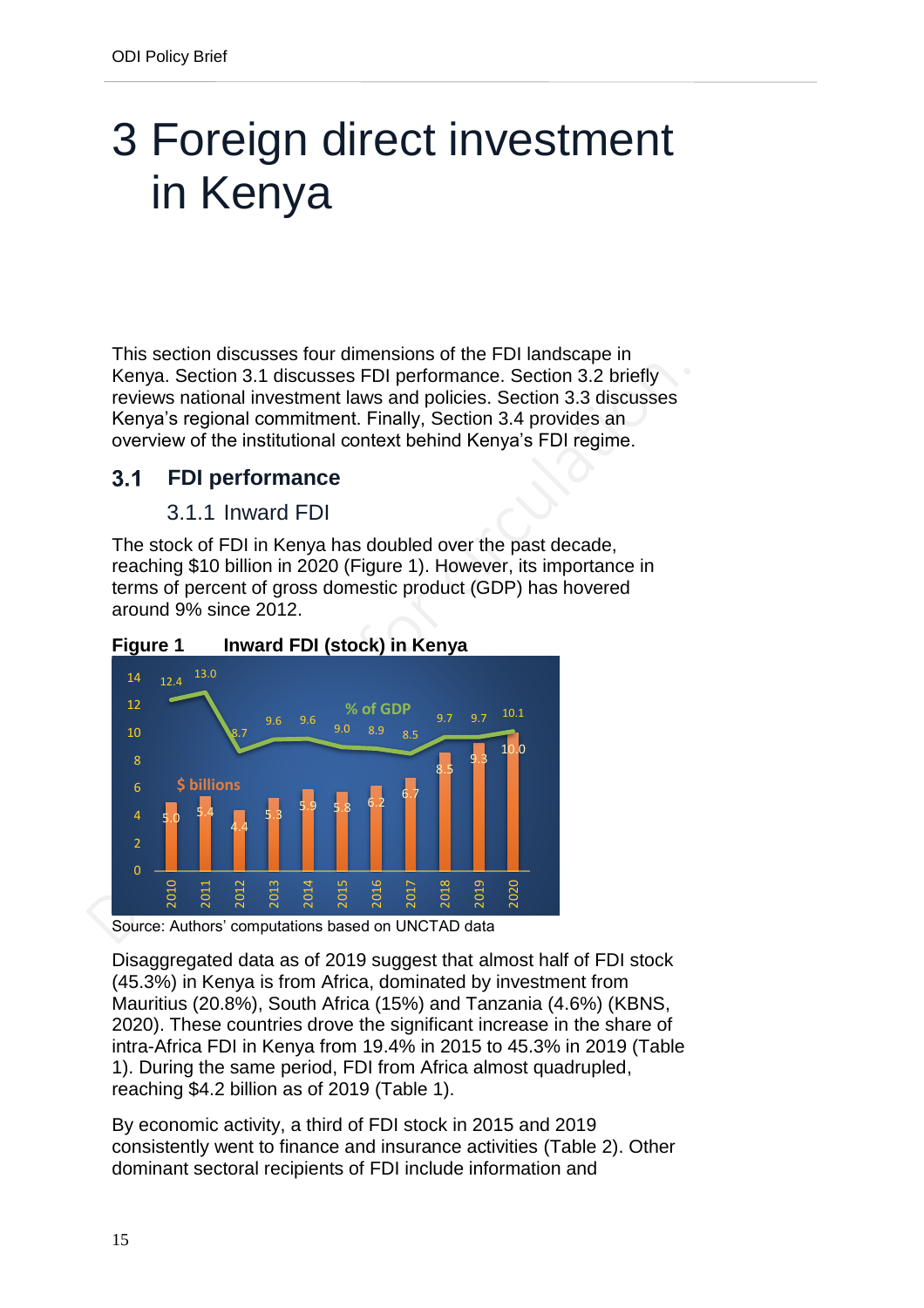communication and the manufacturing sector, although the shares of these sectors in total FDI have declined since 2015 in favour of an increase in the shares of agriculture and wholesale and retail trade (Table 2).



**Figure 2 Top sources of FDI in Kenya, 2019**

Source: Authors' computations based on data from KBNS (2020)

### **Table 1 Regional sources of FDI in Kenya**

| $\sim$<br>Region      | 2015                |         |                     | 2019    |         |  |
|-----------------------|---------------------|---------|---------------------|---------|---------|--|
|                       | <b>US\$ million</b> | % share | <b>US\$ million</b> | % share | growth  |  |
| Africa                | 1,163.2             | 19.4    | 4181.7              | 45.3    | 259.5   |  |
| America               | 643.7               | 10.7    | 487.3               | 5.3     | $-24.3$ |  |
| Asia                  | 1.132.0             | 18.9    | 964.7               | 10.5    | $-14.8$ |  |
| Europe                | 2.906.9             | 48.5    | 3274.9              | 35.5    | 12.7    |  |
| Australia and Oceanic | 132.4               | 2.2     | 270.4               | 2.9     | 104.2   |  |
| <b>Others</b>         | 20.6                | 0.3     | 46.4                | 0.5     | 125.2   |  |
| Total                 | 5.998.9             |         | 9225.3              |         | 53.8    |  |

Note: According to KBNS data, Middle East countries are aggregated in Asia.

Source: Authors' computations based on FDI data from KBNS (2016, 2020) and exchange rates (period average) data from the World Bank WDI

### **Table 2 Sectoral recipients of FDI**

|                                              | 2015                |         | 2019                |         |  |
|----------------------------------------------|---------------------|---------|---------------------|---------|--|
| <b>Economic activity</b>                     | <b>US\$ million</b> | % share | <b>US\$ million</b> | % share |  |
| Agriculture, forestry and fishing            | 25.4                | 0.4     | 719.1               | 7.8     |  |
| Mining and quarrying                         | 70.0                | 1.2     | 242.1               | 2.6     |  |
| Manufacturing                                | 1.240.2             | 20.7    | 1.360.9             | 14.8    |  |
| Electricity, gas and air conditioning supply | 141.4               | 2.4     | 15.6                | 0.2     |  |
| Construction                                 | 157.3               | 2.6     | 70.2                | 0.8     |  |
| Wholesale and retail trade                   | 730.8               | 12.2    | 1.421.8             | 15.4    |  |
| Transportation and storage                   | $-4.0$              | $-0.1$  | 201.4               | 2.2     |  |
| Accommodation and food service activities    | 152.3               | 2.5     | 191.0               | 2.1     |  |
| Information and communication                | 1.198.3             | 20.0    | 1.489.7             | 16.1    |  |
| Finance and insurance activities             | 2,068.6             | 34.5    | 3.061.3             | 33.2    |  |
| Real estate activities                       | 1.3                 | 0.0     | 293.1               | 3.2     |  |
| Others                                       | 217.4               | 3.6     | 159.2               | 1.8     |  |
| Total                                        | 5.998.9             | 100     | 940.898.6           | 9.225.3 |  |

Source: Authors' computations based on FDI data from KBNS (2020) and exchange rates (period average) data from the World Bank WDI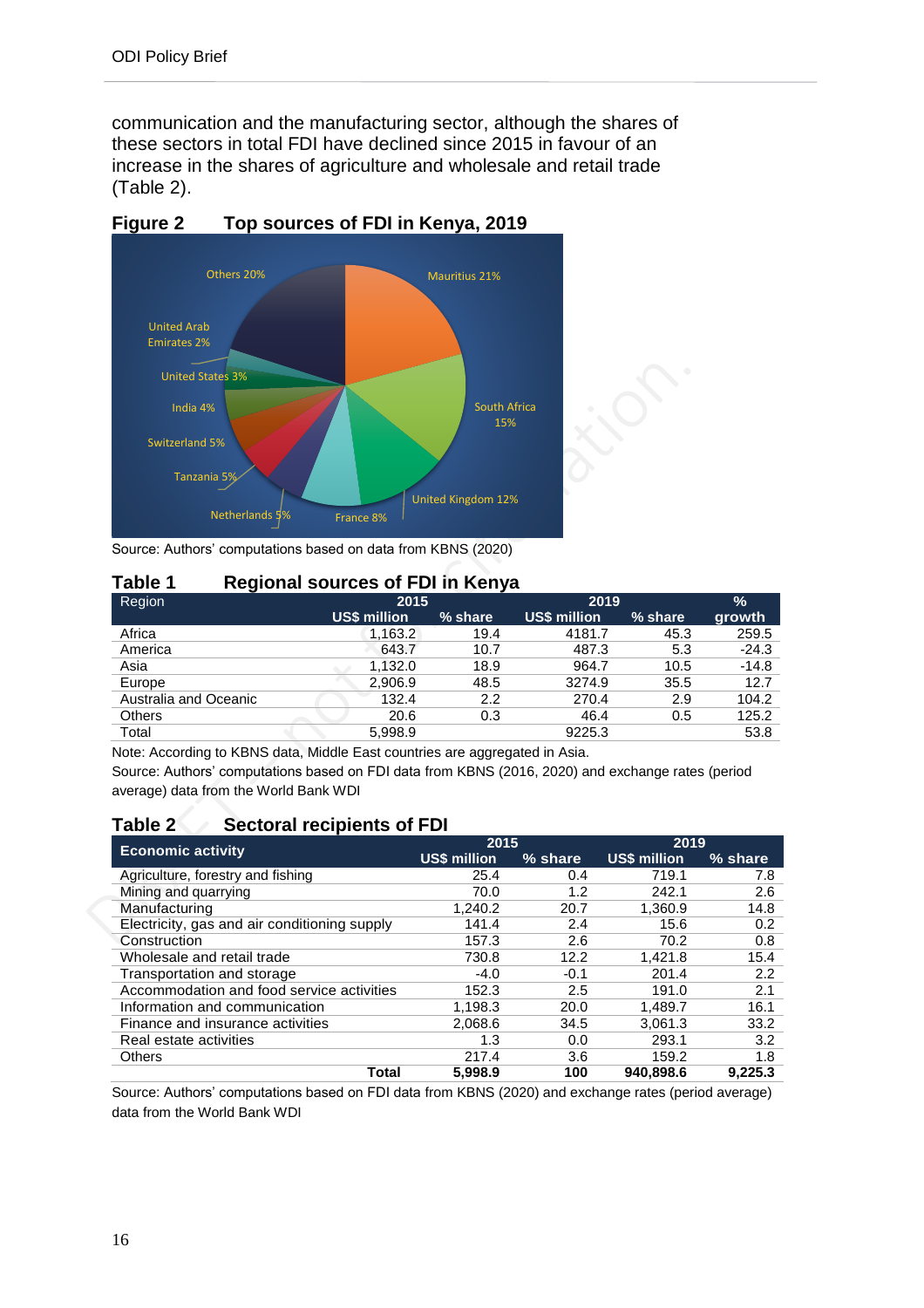## 3.1.2 Outward FDI

<span id="page-16-0"></span>The stock of outward FDI from Kenya grew by 45.9% between 2015 and 2019, reaching \$1.4 billion (KSh 145 billion) as of 2019. <sup>1</sup> The importance of outward FDI (as a percentage of GDP) has been low and declining, from 2.2% of GDP in 2015 to 1.6% of GDP in 2019. <sup>2</sup>

As of 2019, 91% of total Kenyan investment (stock) abroad went to African countries, mostly in Uganda, Tanzania and Mauritius (Figure 3). This is a significant increase from the 68.8% share of Kenyan FDI to Africa in 2015 (Table 1). Between 2015 and 2019, Kenyan FDI in Uganda and Tanzania doubled, while that in Mauritius increased by almost six times. <sup>3</sup>



**Figure 3 Top destinations of outward Kenyan FDI, 2019**

Source: Authors' computations based on data from KBNS (2020)

| .             | $\cdots$ given a communication of $\cdots$ and cannot a $\cdots$ |         |              |               |         |  |  |  |  |
|---------------|------------------------------------------------------------------|---------|--------------|---------------|---------|--|--|--|--|
|               | 2015                                                             |         | 2019         | $\frac{9}{6}$ |         |  |  |  |  |
| <b>Region</b> | US\$ million                                                     | % share | US\$ million | % share       | growth  |  |  |  |  |
| Africa        | 975.8                                                            | 68.8    | 1,423.6      | 91.0          | 45.9    |  |  |  |  |
| America       | 83.1                                                             | 5.9     | 5.7          | 0.4           | $-93.1$ |  |  |  |  |
| Caribbean     | 31.8                                                             | 2.2     | 19.9         | 1.3           | $-37.2$ |  |  |  |  |
| Europe        | 203.0                                                            | 14.3    | 104.1        | 6.7           | $-48.7$ |  |  |  |  |
| Asia          | 119.6                                                            | 8.4     |              |               |         |  |  |  |  |
| <b>Others</b> | 5.4                                                              | 0.4     | 11.3         | 0.7           | 109.1   |  |  |  |  |
| Total         | 1.419                                                            |         | 1,565        |               | 10.3    |  |  |  |  |
|               |                                                                  |         |              |               |         |  |  |  |  |

### **Table 3 Regional destinations of Kenyan outward FDI**

Note: According to KBNS data, Middle East countries are aggregated in Asia.

Source: Authors' computations based on FDI data from KBNS (2016, 2020) and exchange rates (period average) data from the World Bank WDI

#### <span id="page-16-1"></span> $3.2$ **National investment laws and policies**

At the national level, the Investment Promotion Act (2004) provides primary regulations governing FDI in Kenya (USDOS, 2021). Under this Act, the Kenyan Investment Authority (KenInvest) was

l <sup>1</sup> Authors' computations based on outward FDI data from KNBS (2020, 2016) and period average exchange rates data from the World Bank WDI.

<sup>2</sup> Authors' computations based on outward FDI data from KNBS (2020, 2016), period average exchange rates data from the World Bank WDI and GDP data from the UNCTAD database. <sup>3</sup> Authors' computations/analysis based on outward FDI data from KNBS (2020, 2016).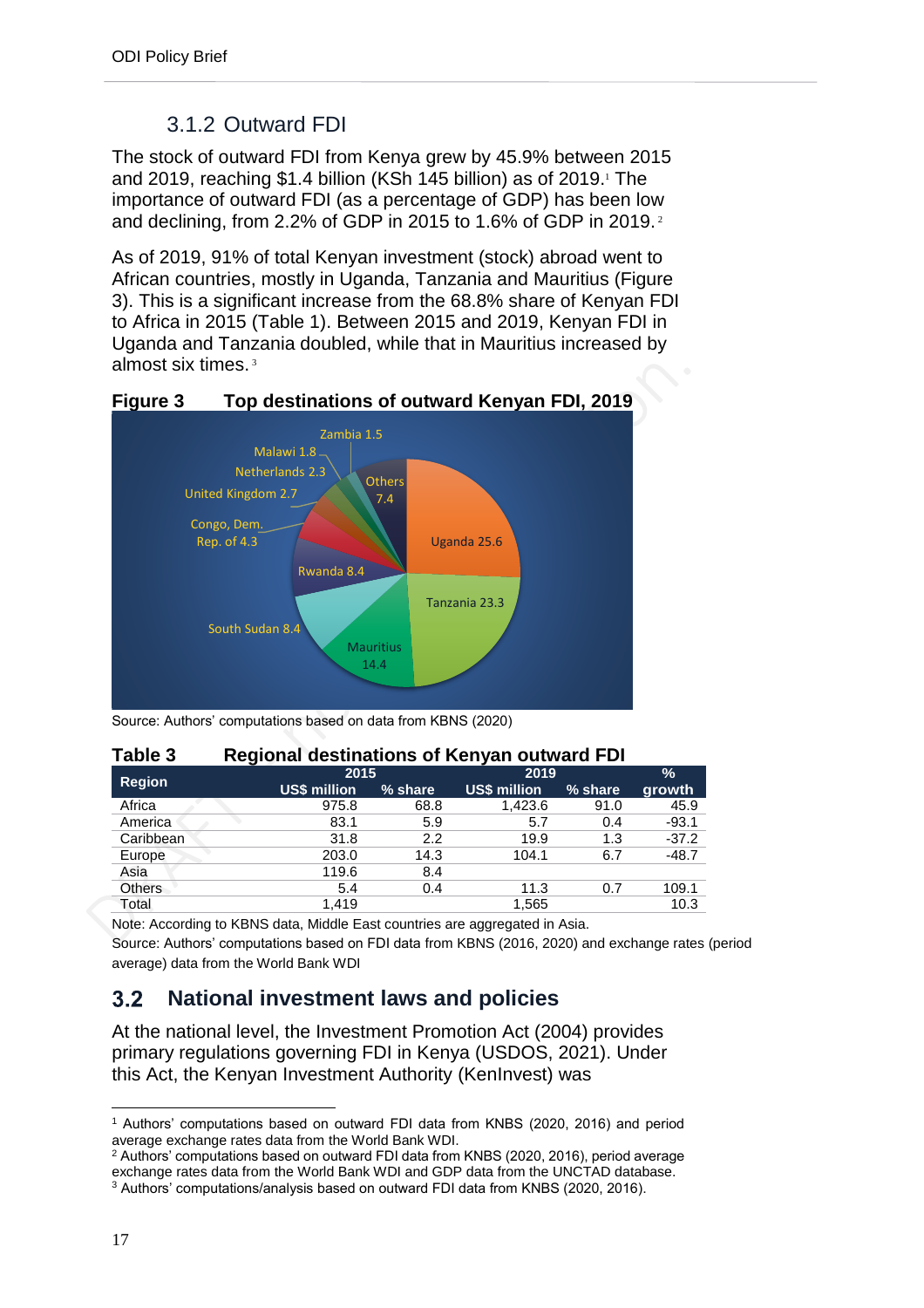established to promote and facilitate investment locally and internationally. Other laws and policies directly related to investment in Kenya include the National Industrialisation Policy 2011–2015; the Companies Act 2015; the Economic Processing Zones Act 2015; the Ministry of Industrialisation and Enterprise Development Draft Strategic Plan 2013–2017; the Special Economic Zones Act 2015; and the Kenya Industrialisation Transformation Programme 2015 (MITC, 2019).

There are also other several laws that provide a framework for the initiation, management and dissolution of investments, such as:

- *The Constitution of Kenya 2010* promotes and protects private investments, and restricts land ownership in Kenya.
- *The Foreign Investment Protection Act 2012* defines the rights of a foreign investor and provides guarantees on capital repatriation, remittance of dividends and interest.
- *The Competition Act No. 12 of 2010* prohibits restrictive trade practices that seek to either hinder or prevent the sale or supply or purchase of goods or services between persons engaged in the selling or buying of goods or services.
- *The Insolvency Act 2015* provides a more enabling legal regime that transforms insolvency into a second chance for recovery to profitability.
- *The Private Security Regulation Act assented into law in 2016* seeks a 30% local equity threshold for foreign security companies that are registered in Kenya.
- *The Investment Disputes Convention Act 1967* stipulates that awards granted by the ICSID Arbitration Tribunal are binding in Kenya and have the same validity as final decrees of the High Court, among others (MITC, 2019; EAC, 2022).

Through existing legislation and policies, foreign investors can have up to 100% ownership (except in securities, insurance, power and lighting, and any other sectors identified by the government as posing a security risk to the country). A One-Stop Centre was set up in 2017 to provide for timely and transparent processing of investment applications and approvals. An online portal [\(http://eregulations.invest.go.ke/\)](http://eregulations.invest.go.ke/) has been developed as a repository of investment procedures in order to increase accuracy and transparency on access to relevant information and data by investors. The court of law also provides for arbitration mechanisms; foreign investors may also seek recourse from ICSID.

In 2019, the government launched the Kenyan Investment Policy (KIP) (MITC, 2019). The KIP aims to consolidate the country's fragmented investment-related legislation and to address fundamental requirements in establishing a well-coordinated investment environment that will attract high-quality FDI while upscaling the capacity of local small and medium-sized enterprises.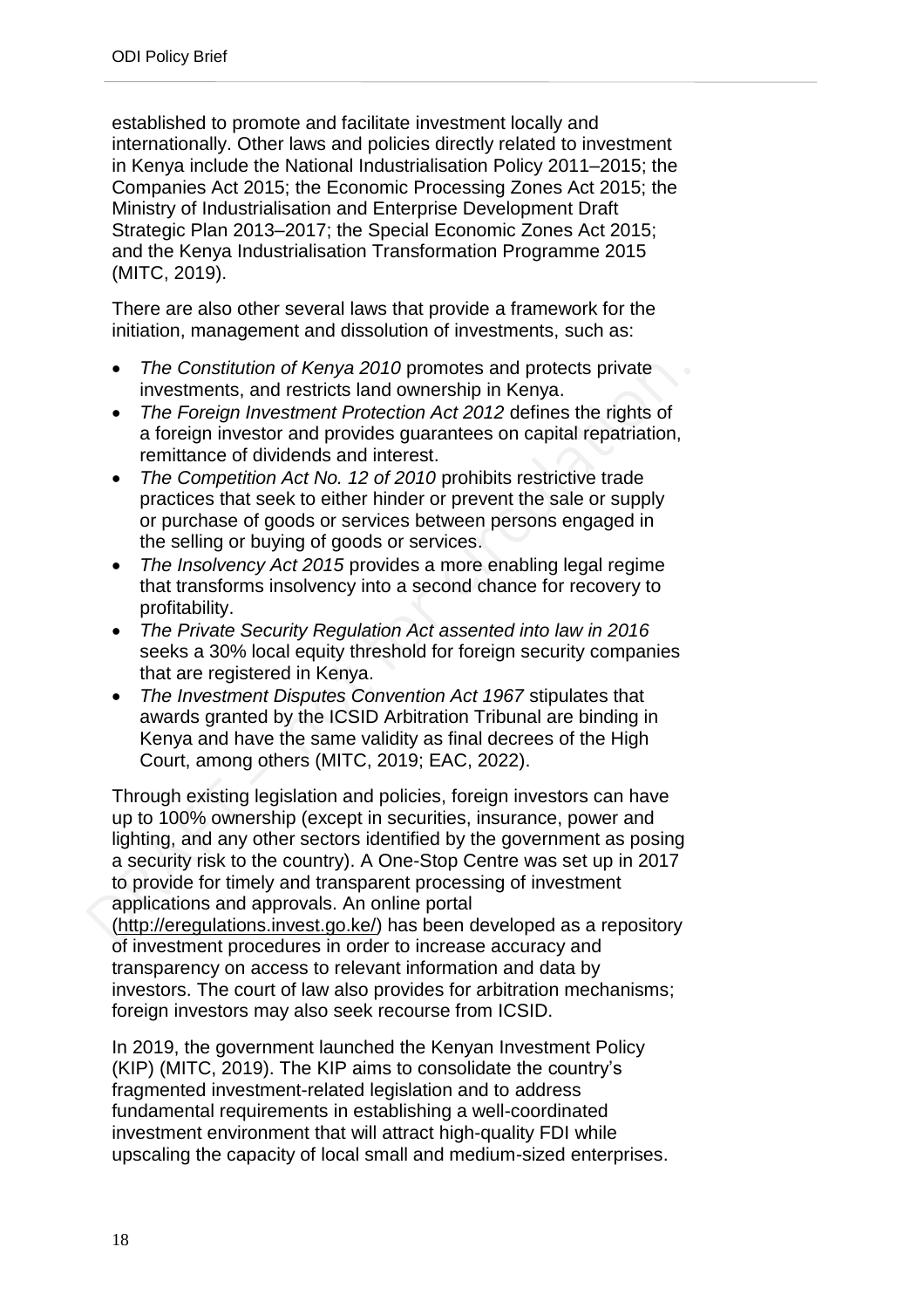The KIP outlines the measures for implementation in order to achieve its objectives, covering investment entry and establishment, investment protection and guarantees, responsible investment (e.g. obligations regarding corruption, minimum labour and human rights standards, domestic value-added, environmental protection), investment promotion and facilitation, incentives frameworks and a sector framework. In addition, the KIP aims to implement policy measures on negotiating Kenya's position in international and regional investment agreements; and supporting domestic firms (outward investment) to compete internationally, especially in regions where Kenya has investment or regional agreements in place.

#### <span id="page-18-0"></span> $3.3$ **Kenya's regional commitments on investment issues**

Kenya is a member of regional economic communities including COMESA, EAC and the Intergovernmental Authority on Development (IGAD). In 2007, COMESA members adopted the COMESA Common Investment Area (CCIA) Agreement, which aims to promote investment that supports sustainable development, encourages gradual elimination of investment restrictions, and balances rights and obligations between investors and states, among others. Granting national treatment equally to COMESA investors and provision for a DSM (inter-state and investor–state) are some of the key features of the CCIA Agreement. As of 2020, no COMESA member state (including Kenya) had ratified and domesticated the CCIA Agreement; at least six members' ratification is needed for it to enter into force (Gakunga, 2020). The latest COMESA workplan aims to conduct public awareness campaigns aimed at highlighting the benefits of the CCIA Agreement and the need for its ratification (COMESA, 2020; Gakunga, 2020).

Meanwhile, in 2006 the EAC adopted a model investment agreement, which was subsequently revised (in 2015) to become the EAC Model Investment Treaty (MIT) (Mafurutu, 2021). The EAC MIT has provisions on national treatment, MFN, expropriation, transfers, compliance with domestic laws, right of states to regulate and pursue development goals, and dispute settlement. It may be noted, however, that the EAC MIT is not a legally binding document but rather serves as a template for investment negotiations of the EAC and/or EAC countries with third countries or blocs of countries. In this sense, EAC members would likely draw on the EAC MIT (together with other existing models such as PAIC) in negotiations on the AfCFTA Investment Protocol.

In 2015, member states of SADC, EAC and COMESA launched the Tripartite Free Trade Area, which considers cross-border investment as a major area of cooperation.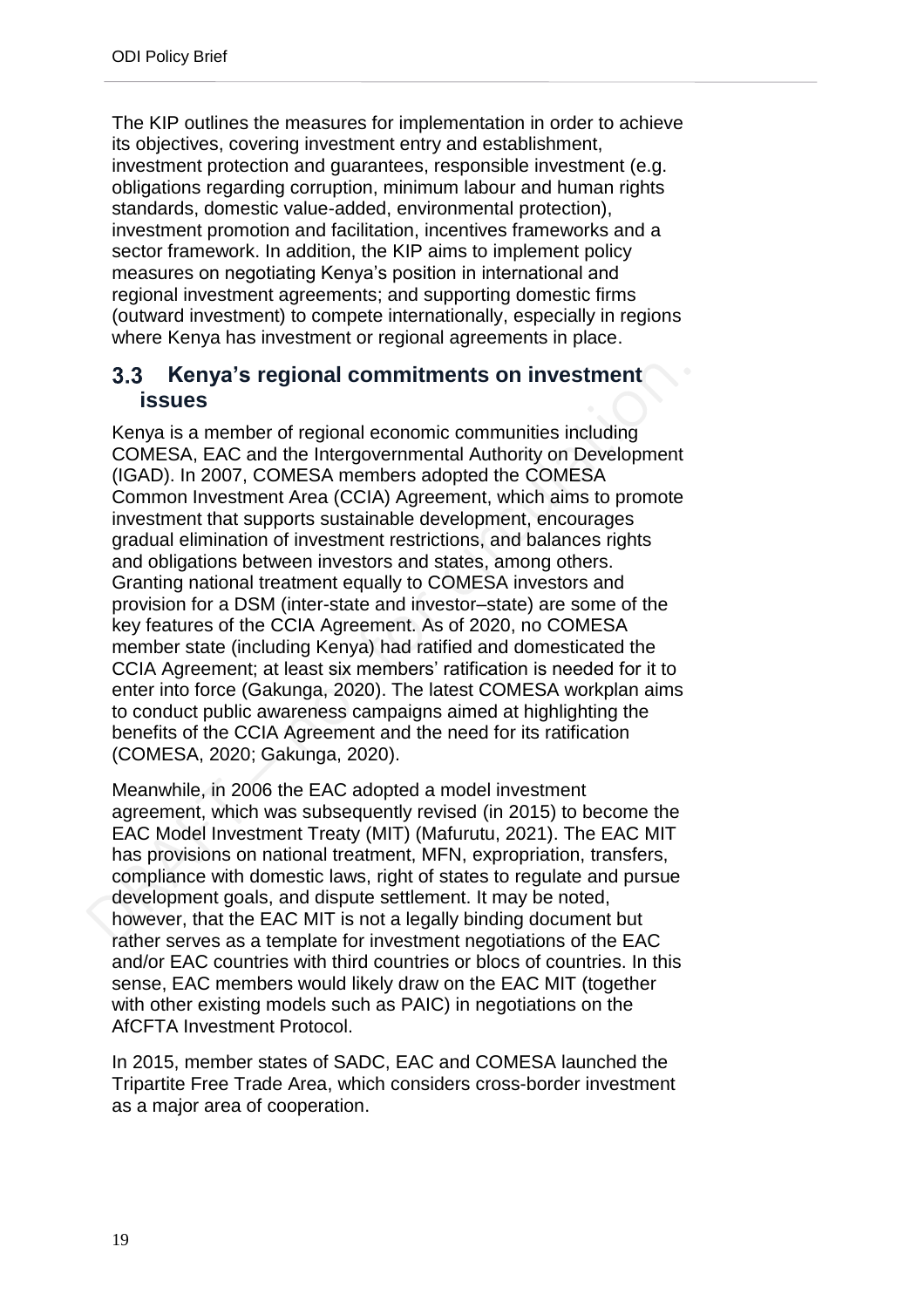#### <span id="page-19-0"></span> $3.4$ **Kenyan organisations supporting FDI**

The KIP highlights the following key institutions involved in investment-related activities in Kenya (MITC, 2019):

- *National government ministries* have roles in promoting and facilitating investment directly related to their sector, including licensing. These include the Ministry of Foreign Affairs, the National Treasury and the Ministry of Industry, Trade and Cooperatives (MITC), which is heavily involved in facilitating investment promotion, contracts and agreements.
- *County governments:* Following the introduction of devolution in 2010, 47 counties have been granted power, including on investment promotion and negotiation, at the local level.
- *Export-related and special economic authorities:* The Export Promotion Zones Authority and the Export Promotion Council have been established as principal institutions to lead export promotion. The Export Promotion Zones Authority has also been mandated to promote export-oriented investments. The Special Economic Zones Act 2015 established the Special Economic Zones Authority, with the objective of promoting investment in the newly established zones.
- *Investment promotion agencies:* The Investment Promotion Act 2004 established KenInvest under MITC as Kenya's investment promotion agency. KenInvest is mandated to promote and facilitate investment, as well as to work with potential and current investors to increase private investment. The Parliament has also instituted the National Investment Council as an advisory body to identify areas of impediment to economic development and investment, review the economic environment and propose incentives for investment, monitor industrial development and promote cooperation between the public and the private sectors in the formulation and implementation of economic policy. However, this body has not yet been operationalised.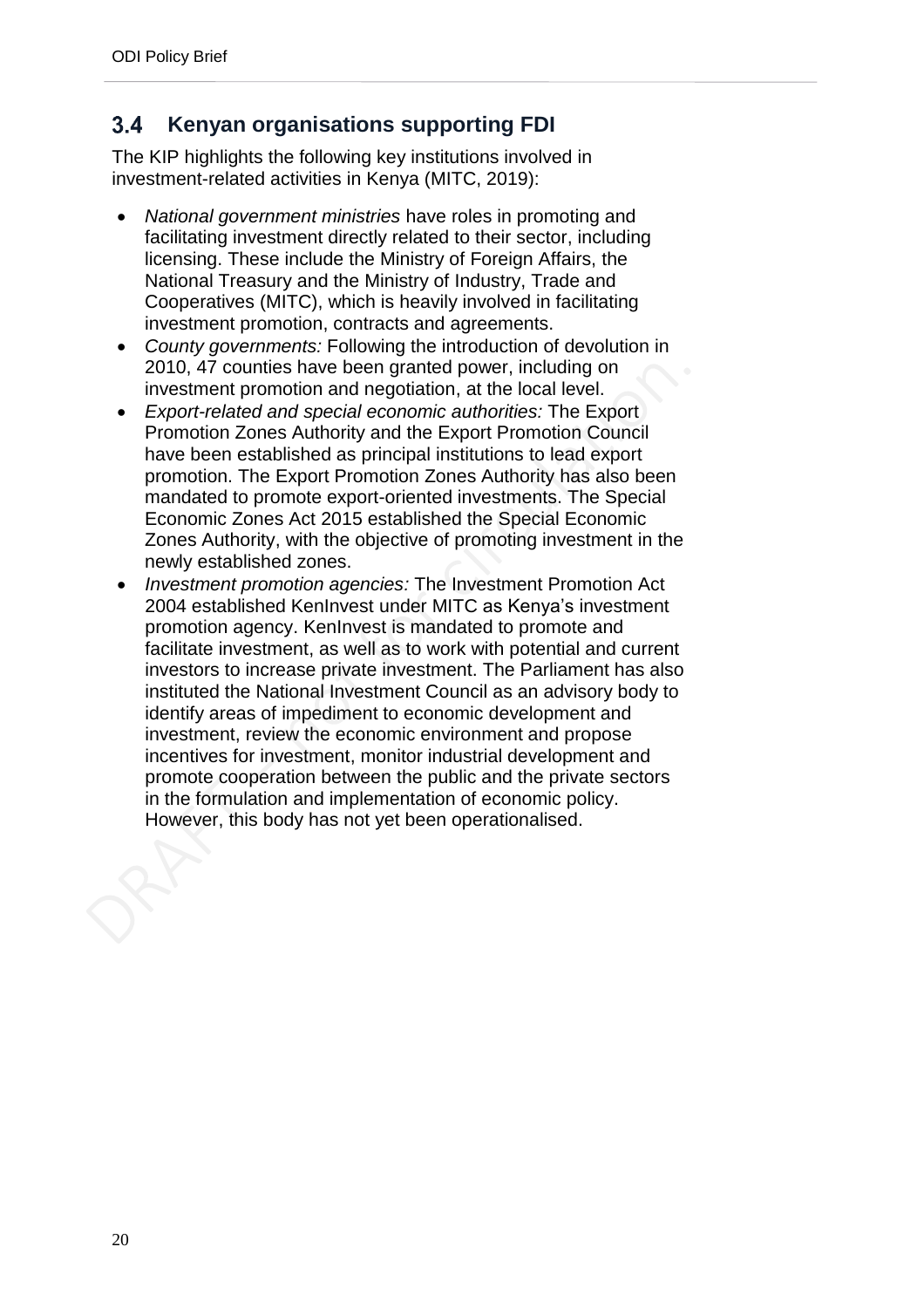## <span id="page-20-0"></span>4 Views of Kenyan firms on investment issues in the context of AfCFTA

To gather views on the AfCFTA Investment Protocol from firms in Kenya for this study, a survey was conducted among 79 respondents in March 2022.

Most respondents (84%) are aware of AfCFTA. However, a smaller share of respondents (32%) are convinced of the overall readiness of Kenya's private sector for AfCFTA implementation. The discussion that follows provides details on the views of Kenyan firms and organisations on particular issues around investment promotion, facilitation and protection (as discussed in Section 2), and how these are situated in the context of AfCFTA.

In terms of investment promotion, more than half of respondents feel that the government aims to anchor its investment promotion strategy towards industrial and economic transformation (Table 4). Some 47% of respondents also recognise government efforts to promote foreign and domestic business linkages. However, only a small share of respondents (27%) are convinced that the government has a comprehensive framework (legal and policies) to promote investment at the local, regional, continental and international level, or has been working towards promoting linkages between foreign and local firms.

### **Table 4 Perceptions on Kenya's investment promotion efforts**

|                                                                                                                                                                                              |     | Share of respondents (%) |           |                           |
|----------------------------------------------------------------------------------------------------------------------------------------------------------------------------------------------|-----|--------------------------|-----------|---------------------------|
| <b>Interview question</b>                                                                                                                                                                    | Yes | Maybe                    | <b>No</b> | No response/<br>not aware |
| 1. Is the government investment<br>promotion strategy anchored on long-<br>term industrial and economic<br>transformation?                                                                   | 57  |                          | 37        | 6                         |
| 2. Does the government work with the<br>private sector to promote business<br>linkages between foreign and domestic<br>enterprises?                                                          | 47  | 23                       | 23        | 8                         |
| 3. Do you believe the government has<br>established a comprehensive legal and<br>policy framework or strategy to promote<br>investments (local, regional, continental<br>and international)? | 27  | 25                       | 44        | 4                         |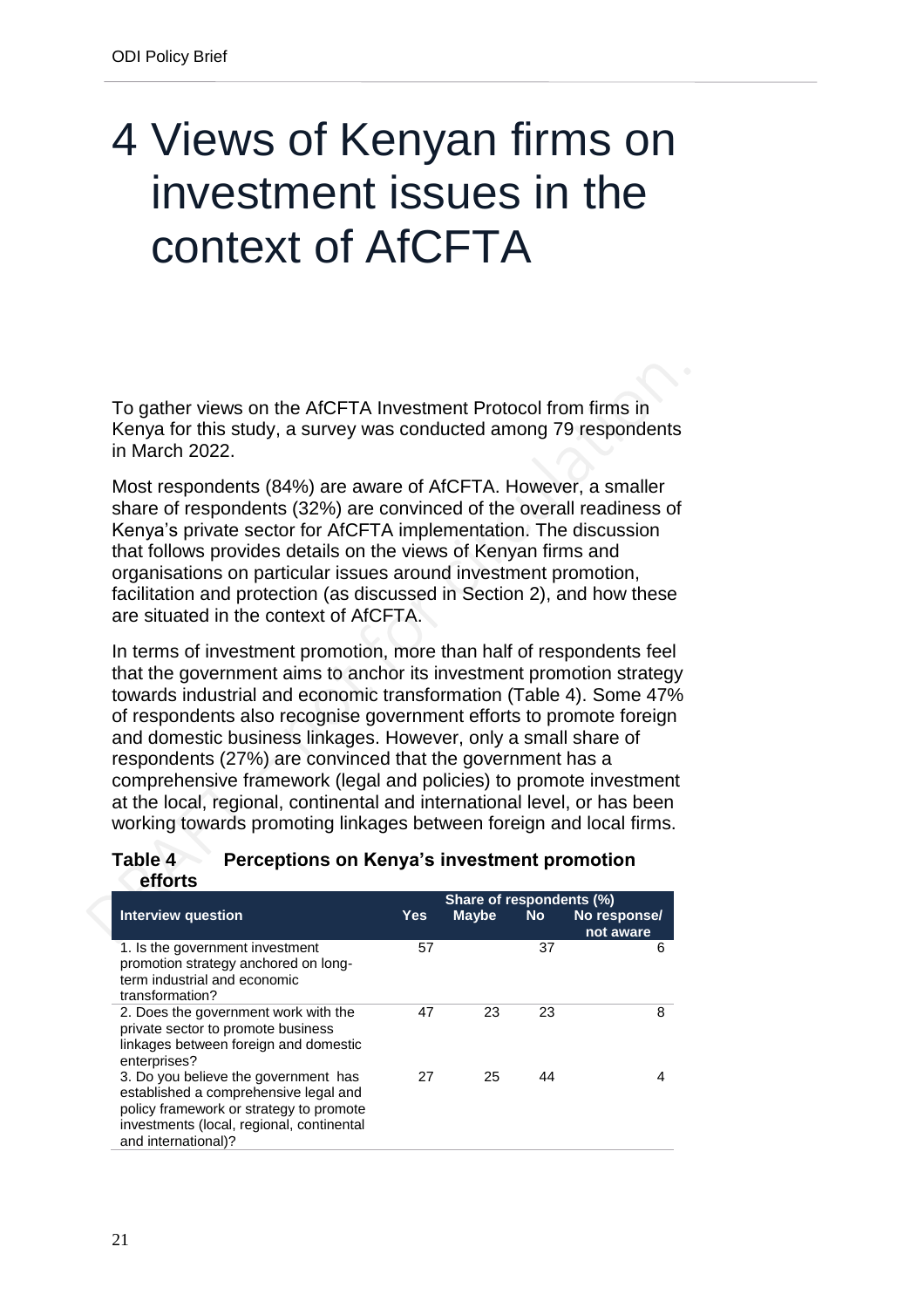More than half of the respondents are confident that Kenya has an attractive overall business environment that can potentially facilitate domestic, regional and continental businesses (Table 5). However, the survey highlights some gaps in Kenya's investment facilitation efforts. Only a third of respondents are convinced of the effectiveness of investment facilitation agencies – which may partly reflect a large share of respondents' view that there is a lack (42%), or uncertainty over the presence (29%), of simplified rules and application procedures to facilitate investment. In addition, only 25% of respondents think there is sufficient public–private sector consultation to facilitate investment. In this context, only 24% feel that Kenya's investment facilitation regime is robust enough to deliver AfCFTA commitments.

|                                                                                                                                                                                                                     |                          |         |                |                | Share of respondents (%) |                                     |
|---------------------------------------------------------------------------------------------------------------------------------------------------------------------------------------------------------------------|--------------------------|---------|----------------|----------------|--------------------------|-------------------------------------|
| <b>Interview question</b>                                                                                                                                                                                           | <b>Yes</b>               |         | <b>Maybe</b>   |                | <b>No</b>                | <b>No</b><br>response/<br>not aware |
| 1. Is the overall business<br>environment attractive to facilitate<br>domestic, regional and continental,<br>business?                                                                                              |                          | 53      |                |                | 42                       | 5                                   |
| 2. Do we have simplified rules and<br>application procedures for<br>investment facilitation?                                                                                                                        |                          | 24      | 29             |                | 42                       | 5                                   |
| 3. Do we have a mechanism for<br>investment information-sharing?                                                                                                                                                    |                          | 44      | 10             |                | 42                       | 4                                   |
|                                                                                                                                                                                                                     | $5\phantom{.}$<br>(best) | 4       | $\overline{3}$ | $\overline{2}$ | 1<br>(low)               | No response                         |
| 4. How effective are private<br>investment facilitation agencies                                                                                                                                                    |                          | 23<br>9 | 49             | 9              | 6                        | 4                                   |
| 5. To what extent do you believe<br>Kenya has policies to facilitate<br>investment that are aligned with<br>national objectives for industrial<br>development and regional and<br>continental economic integration? |                          | 5<br>19 | 49             | 15             | 6                        | 5                                   |
| 6. What is the level of consultation<br>between the public and private<br>sectors to facilitate investment?                                                                                                         |                          | 22<br>4 | 49             | 16             | 5                        | 4                                   |
|                                                                                                                                                                                                                     | Strongly<br>agree        | Agree   | Neutra         | Disagree       | Strongly<br>disagree     | No response                         |
| 7. Kenya's investment facilitation<br>policy regime is robust to<br>seamlessly deliver AfCFTA                                                                                                                       | 4                        | 20      | 56             | 15             | 1                        | 4                                   |

In the area of investment protection, more than 70% of the respondents feel that Kenya has a legal framework to protect investment but less than half of these believe that the legal framework is working to protect firms (Table 6). Only a small portion of respondents are certain that there is sufficient investment protection in Kenya (15%) and that Kenya's investment regime is consistent with those within and outside the region (17%) (Table 4).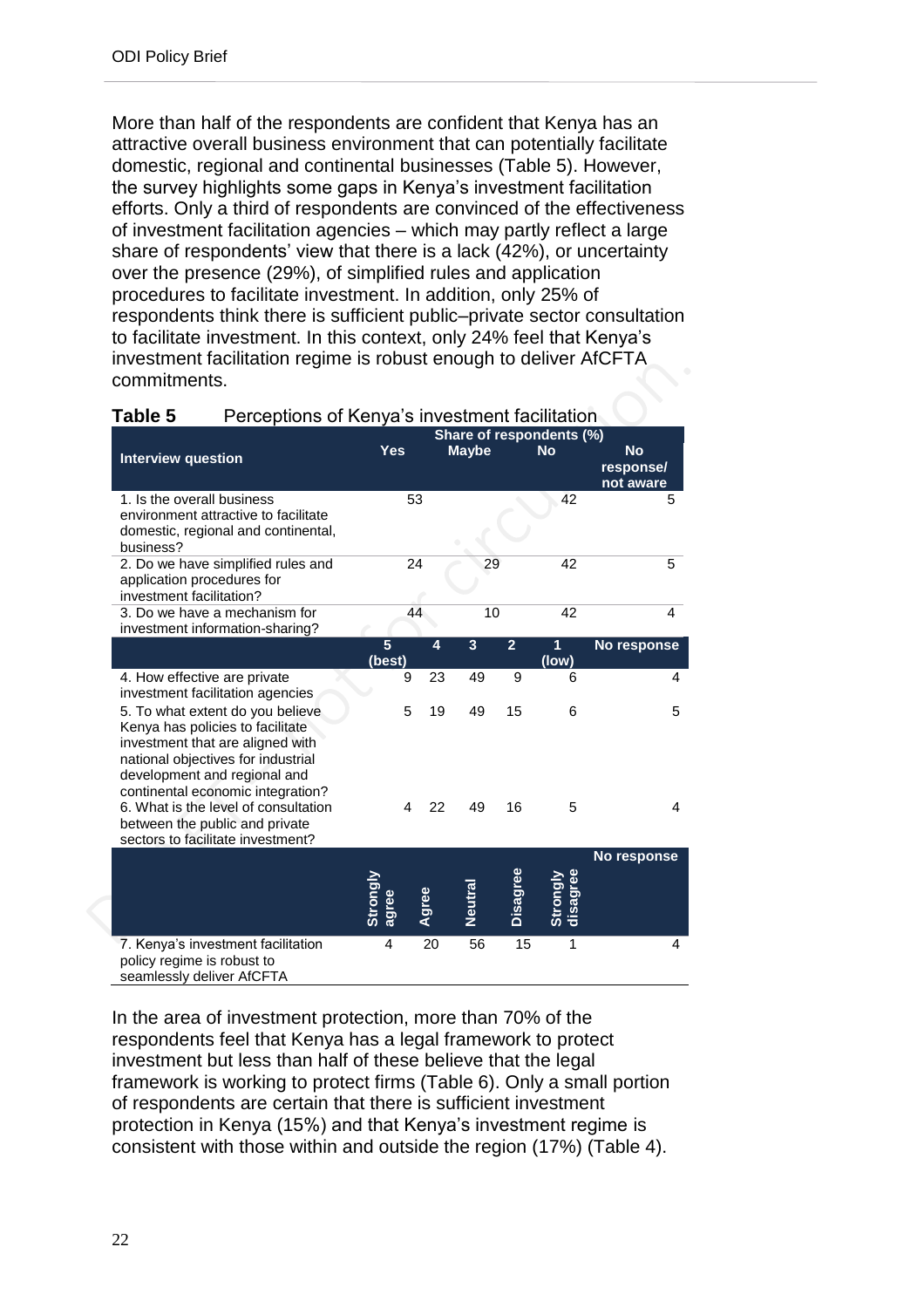When asked how to improve investment protection, most respondents cited the need to harmonise investment policies (68%), to strengthen the legislative and judicial systems in Africa (65%) and to raise awareness on government support for investment protection and dispute resolution (61%).

| Table 6<br>Perceptions on Kenya's investment protection                                                                                      |                          |              |    |                |            |                           |
|----------------------------------------------------------------------------------------------------------------------------------------------|--------------------------|--------------|----|----------------|------------|---------------------------|
|                                                                                                                                              | Share of respondents (%) |              |    |                |            |                           |
| <b>Interview questions</b>                                                                                                                   | Yes                      | <b>Maybe</b> |    | <b>No</b>      |            | No response/<br>not aware |
| 1. Is there a legal framework to<br>protect investments?                                                                                     | 71                       |              |    |                | 19         | 10                        |
| 1.1 If yes, has it worked to protect<br>firms?                                                                                               | 45                       |              |    |                | 48         | 7                         |
| 2. Do you think there is enough<br>protection for investments?                                                                               | 15                       |              | 32 |                | 52         |                           |
| 3. Are there strong investment<br>protection advocacy associations that<br>you are affiliated with?                                          | 46                       |              |    |                | 49         | 5                         |
|                                                                                                                                              | 5<br>(best)              | 4            | 3  | $\overline{2}$ | 1<br>(low) | <b>No</b><br>response     |
| 4. How effective has the judicial<br>system been in protecting<br>investments?                                                               | 1                        | 13           | 43 | 28             | 11         | 4                         |
| 5. How consistent are Kenya's<br>investment protection regime with<br>East African countries and with other<br>countries outside the region? | 4                        | 13           | 57 | 14             | 8          | 5                         |

### In terms of outward investment, 38% of respondents are aware of government initiatives that leverage AfCFTA to promote intra-African investment. However, most respondents highlighted as major challenges the very limited linkages among intra-African investors (61%) and the lack of information on investment opportunities on the continent (58%). At least half of respondents also highlighted challenges around limited financial resources as well as the unstable political environment, weak institutional and coordination frameworks, and complex market systems in other African countries.

With regard to changing the incentive framework towards outward investment, most respondents highlighted the need to improve and involve the private sector in AfCFTA discussions (68%), to provide all-round support on logistics and market linkages (61%) and to develop infrastructure in African markets (57%) and to increase investor incentives (51%). A few survey respondents also expressed the need to include discussions on supporting local actors/content and micro, small and medium-sized enterprises. These survey results were discussed and validated during an ODI–KNCCI roundtable meeting that saw participation by around 70 private sector actors on 28 March 2022 in Nairobi, Kenya. During the meeting, the participants expressed that, to boost Kenya's intra-African trade and investment, there was a need to:

• increase the harmonisation and predictability of investment policies among African countries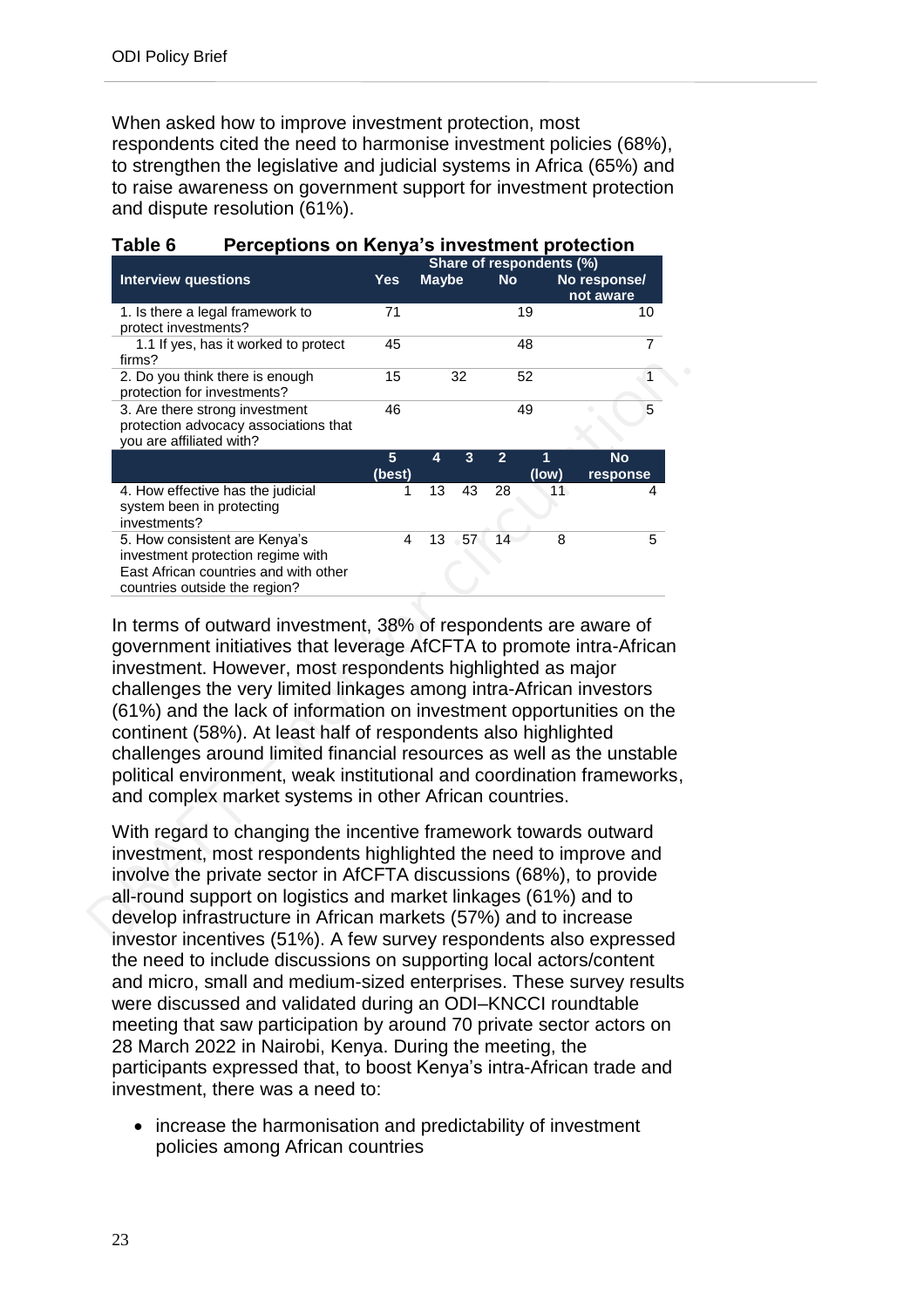- facilitate the flow of information among private sector players on market opportunities in Africa
- ensure seamless cross-border connectivity by road, rail, air and sea, in terms of both physical infrastructure and harmonisation of border fees
- implement a holistic approach in improving the business environment to attract as well as enhance the impact of investment in Kenya (for example, alongside investment-related policies, implement complementary policies such as facilitating movement of people, widening technological adoption, enhancing interoperability of financial systems, incorporating environmental and gender considerations in investment negotiations, and improving competition policies, among others).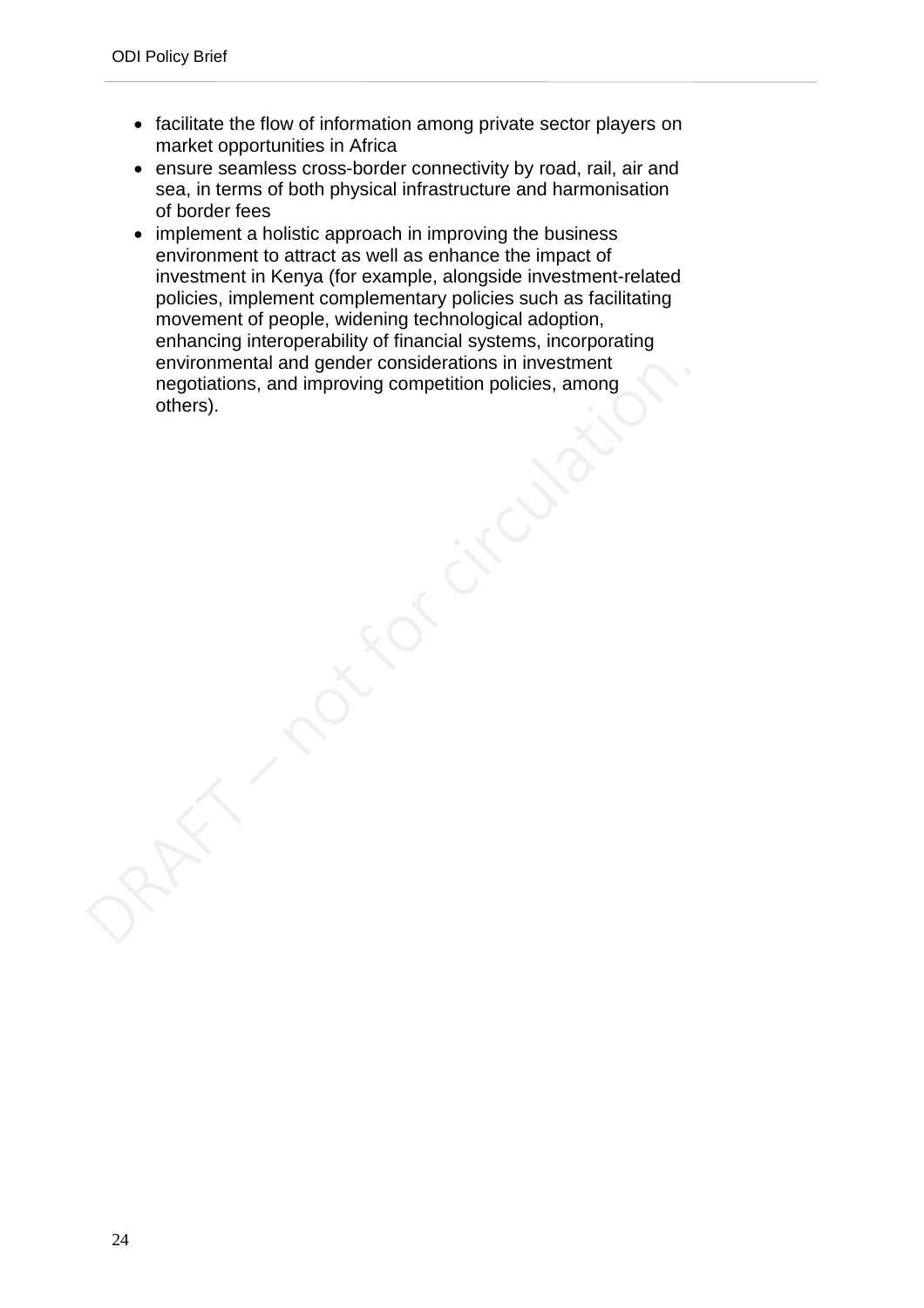## <span id="page-24-0"></span>5 Conclusions and implications for AfCFTA

The Kenyan government recognises the role of FDI in achieving its development and economic transformation goals. AfCFTA presents an opportunity to further boost African investment in Kenya and to encourage Kenyan firms to expand at the continental level. Indeed, almost 50% of FDI in Kenya is from Africa and almost all Kenyan FDI abroad went to African countries as of 2019.

The second phase of AFCFTA negotiations on the Investment Protocol is ongoing and expected to be completed by September 2022. The impact of the Protocol will depend on what is negotiated, how this relates to existing investment provisions in Kenya and the region (e.g. EAC) and whether this leads to better policies for a more attractive investment climate.

This briefing has discussed the FDI landscape in Kenya and identified the issues and opportunities for Kenyan firms that may emerge from the AfCFTA Investment Protocol. There is much awareness of AfCFTA among Kenyan firms but these firms do not yet fully prepared for its implementation. Firms overwhelmingly confirmed the presence of a legal framework to protect investment but also suggested that a comprehensive framework (legal and policies) for investment promotion was lacking, that investor protection regulations could be more effective and that there should more public–private consultation to facilitate investment. These results were validated by around 70 private sector representatives during the KNCCI–ODI roundtable in Nairobi, Kenya. In addition, the roundtable participants highlighted that, in order to increase overall intra-African investment and trade, there was a need to harmonise and increase the predictability of investment policies among African countries, to facilitate the flow of information among African private sectors, to ensure seamless cross-border connectivity and to improve the overall business environment (e.g. easing the movement of people, technological adoption, competition policies, among others).

The AfCFTA Investment Protocol may help address these issues as the negotiation process may lead to the establishment of complementary policies at the national level. Provisions would likely entail new generation investment standards (e.g. balancing investor and state rights and obligations towards sustainable investment) that could enhance Kenya's investment regime.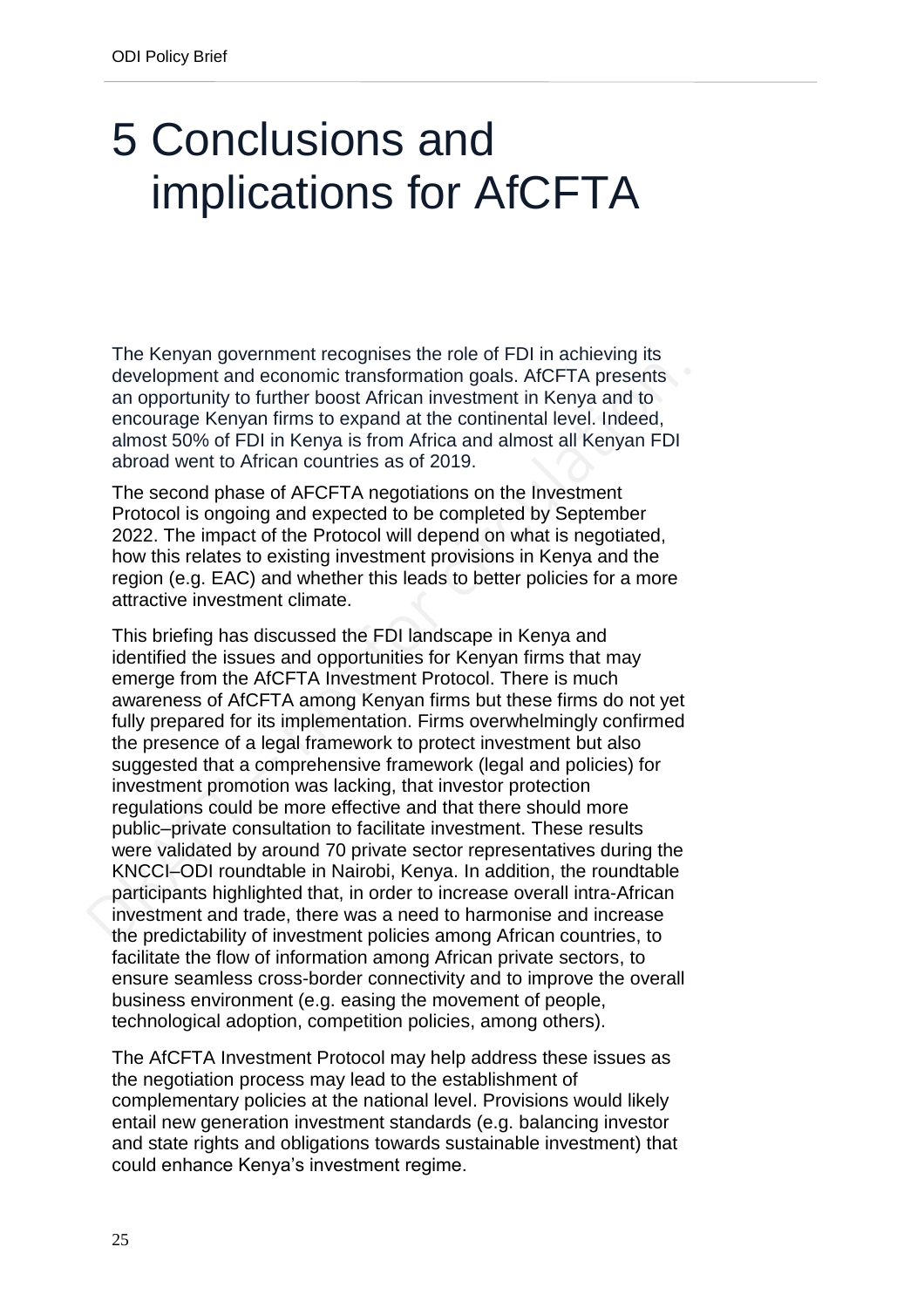## <span id="page-25-0"></span>**References**

- African Union Commission (2016) 'Draft Pan-African Investment Code' [\(https://au.int/en/documents/20161231/pan-african-investment-code-paic\)](https://au.int/en/documents/20161231/pan-african-investment-code-paic)
- Chidede, T. (2018) Investor-state dispute settlement in Africa and the AfCFTA Investment Protocol' Blog. Trade Law Centre. (https://www.tralac.org/blog/article/13787-investor-state-dispute-settlementin-africa-and-the-afcfta-investment-protocol.html)
- COMESA Common Market for Eastern and Southern Africa (2020) 'COMESA annual report 2020' [\(https://www.comesa.int/wp](https://www.comesa.int/wp-content/uploads/2021/10/COMESA-Annual-Report-2020-English.pdf)[content/uploads/2021/10/COMESA-Annual-Report-2020-English.pdf\)](https://www.comesa.int/wp-content/uploads/2021/10/COMESA-Annual-Report-2020-English.pdf)
- EAC East African Community (2022) 'Kenya EAC Investment Guide' EAC website accessed on 25 March 2022 (https://investmentguide.eac.int/index.php/operating-environment/setting-up-operating-abusiness/28-setting-up-and-operating-a-business/81-kenya)
- Erasmus, G. (2021) 'The institutions of the dispute settlement mechanism of the AfCFTA'. Tralac blog, 5 October [\(https://www.tralac.org/blog/article/15377](https://www.tralac.org/blog/article/15377-the-institutions-of-the-dispute-settlement-mechanism-of-the-afcfta.html) [the-institutions-of-the-dispute-settlement-mechanism-of-the-afcfta.html\)](https://www.tralac.org/blog/article/15377-the-institutions-of-the-dispute-settlement-mechanism-of-the-afcfta.html)
- Gakunga, M. (2020) 'Plans afoot to publicise Common Investment Area Agreement'. COMESA News, 27 April [\(https://www.comesa.int/plans-afoot](https://www.comesa.int/plans-afoot-to-publicize-common-investment-area-agreement/)[to-publicize-common-investment-area-agreement/\)](https://www.comesa.int/plans-afoot-to-publicize-common-investment-area-agreement/)
- KNBS Kenya National Bureau of Statistics (2016) 'Foreign investment survey 2016'. Nairobi: KNBS [\(https://www.knbs.or.ke/download/foreign-investment](https://www.knbs.or.ke/download/foreign-investment-survey-2016-report/)[survey-2016-report/\)](https://www.knbs.or.ke/download/foreign-investment-survey-2016-report/)
- KNBS (2020) 'Foreign investment survey 2020'. Nairobi: KNBS [\(https://www.knbs.or.ke/download/fis-2020-report/\)](https://www.knbs.or.ke/download/fis-2020-report/)
- Mafurutu, R. (2021) 'The AfCFTA Investment Protocol: preparations for the negotiations and expectations'. Tralac blog, 9 December [\(https://www.tralac.org/blog/article/15456-the-afcfta-investment-protocol](https://www.tralac.org/blog/article/15456-the-afcfta-investment-protocol-preparations-for-the-negotiations-and-expectations.html)[preparations-for-the-negotiations-and-expectations.html\)](https://www.tralac.org/blog/article/15456-the-afcfta-investment-protocol-preparations-for-the-negotiations-and-expectations.html)
- Mendez-Parra, M. (ed.) (2020) 'AfCFTA investment negotiations. Notes on concepts'. London: ODI
- MITC Ministry of Industry, Trade and Cooperatives (2019) 'Kenya Investment Policy'. Nairobi: MITC [\(https://drive.google.com/file/d/1EBm](https://drive.google.com/file/d/1EBm-xj4Mefm38RzPwuTCoa0p-kBJYCh_/view)[xj4Mefm38RzPwuTCoa0p-kBJYCh\\_/view\)](https://drive.google.com/file/d/1EBm-xj4Mefm38RzPwuTCoa0p-kBJYCh_/view)
- OECD (2014) 'Draft chapter: Investment promotion and facilitation' [\(https://www.oecd.org/daf/inv/investment-policy/PFI-update-investment](https://www.oecd.org/daf/inv/investment-policy/PFI-update-investment-promotion-and-facilitation.pdf)[promotion-and-facilitation.pdf\)](https://www.oecd.org/daf/inv/investment-policy/PFI-update-investment-promotion-and-facilitation.pdf)
- SADC Southern African Development Community (2021) 'COMESA, EAC and SADC States urged to rapidly conclude processes towards ratification of TFTA to facilitate implementation'. SADC News, 19 February [\(https://www.sadc.int/news-events/news/comesa-eac-and-sadc-states](https://www.sadc.int/news-events/news/comesa-eac-and-sadc-states-urged-rapidly-conclude-processes-towards-ratification-tfta-facilitate-implementation/)[urged-rapidly-conclude-processes-towards-ratification-tfta-facilitate](https://www.sadc.int/news-events/news/comesa-eac-and-sadc-states-urged-rapidly-conclude-processes-towards-ratification-tfta-facilitate-implementation/)[implementation/\)](https://www.sadc.int/news-events/news/comesa-eac-and-sadc-states-urged-rapidly-conclude-processes-towards-ratification-tfta-facilitate-implementation/)